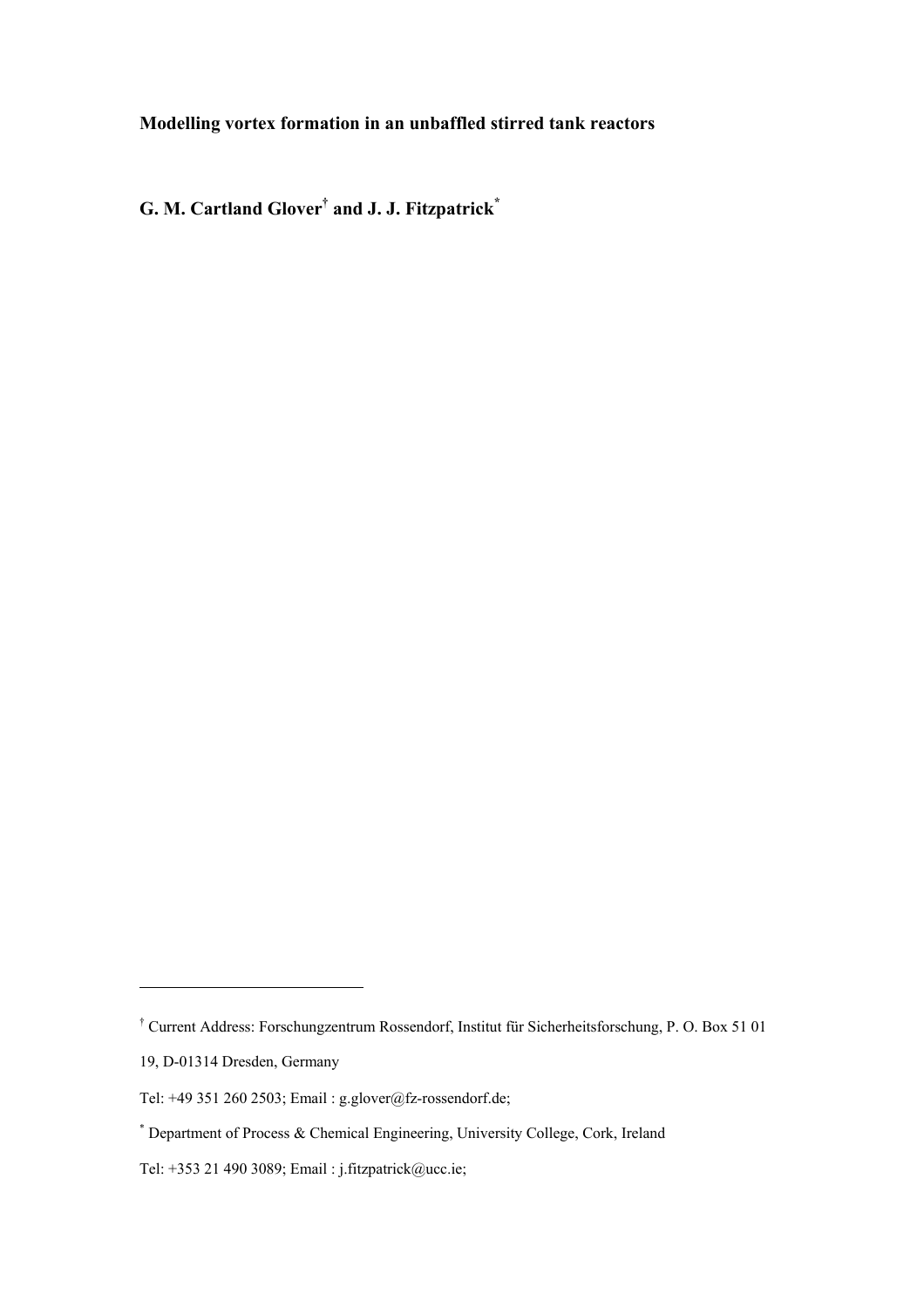# **Abstract**

Agitating liquids in unbaffled stirred tank leads to the formation of a vortex in the region of the impeller shaft when operating in the turbulent flow regime. A numerical model is presented here that captures such a vortex. The volume of fluid model, a multiphase flow model was employed in conjunction with a multiple reference frame model and the Shear Stress Turbulence model. The dimensions of the tank considered here, were 0.585 m for the liquid depth and tank diameter with a 0.2925 m diameter impeller at a height of 0.2925 m. The impeller considered was an eight-bladed paddle type agitator that was rotating with an angular velocity of 7.54 rad  $s^{-1}$  (72 rpm) giving a Reynolds number of  $10^5$  and Froude number of 0.043. Preliminary results of a second investigation into the effect of liquid phase properties on the vortex formed are also presented.

*Keywords:* Computation Fluid Dynamics, Stirred Tanks, Free Surface Vortices, Volume of Fluid

#### **Introduction**

Stirred tanks are used across a wide spectrum of the process industry to blend fluids, dispersing two immiscible fluids (i.e. gas-liquid or liquid-liquid), to suspend solids and to promote the transport of heat and mass particularly when performing reactions. A large number of stirred tanks are designed according to "standard" or commonly used specifications, where the hydrodynamic phenomena and mixing characteristics have been widely investigated [1]. Using "non-standard" tank design will result in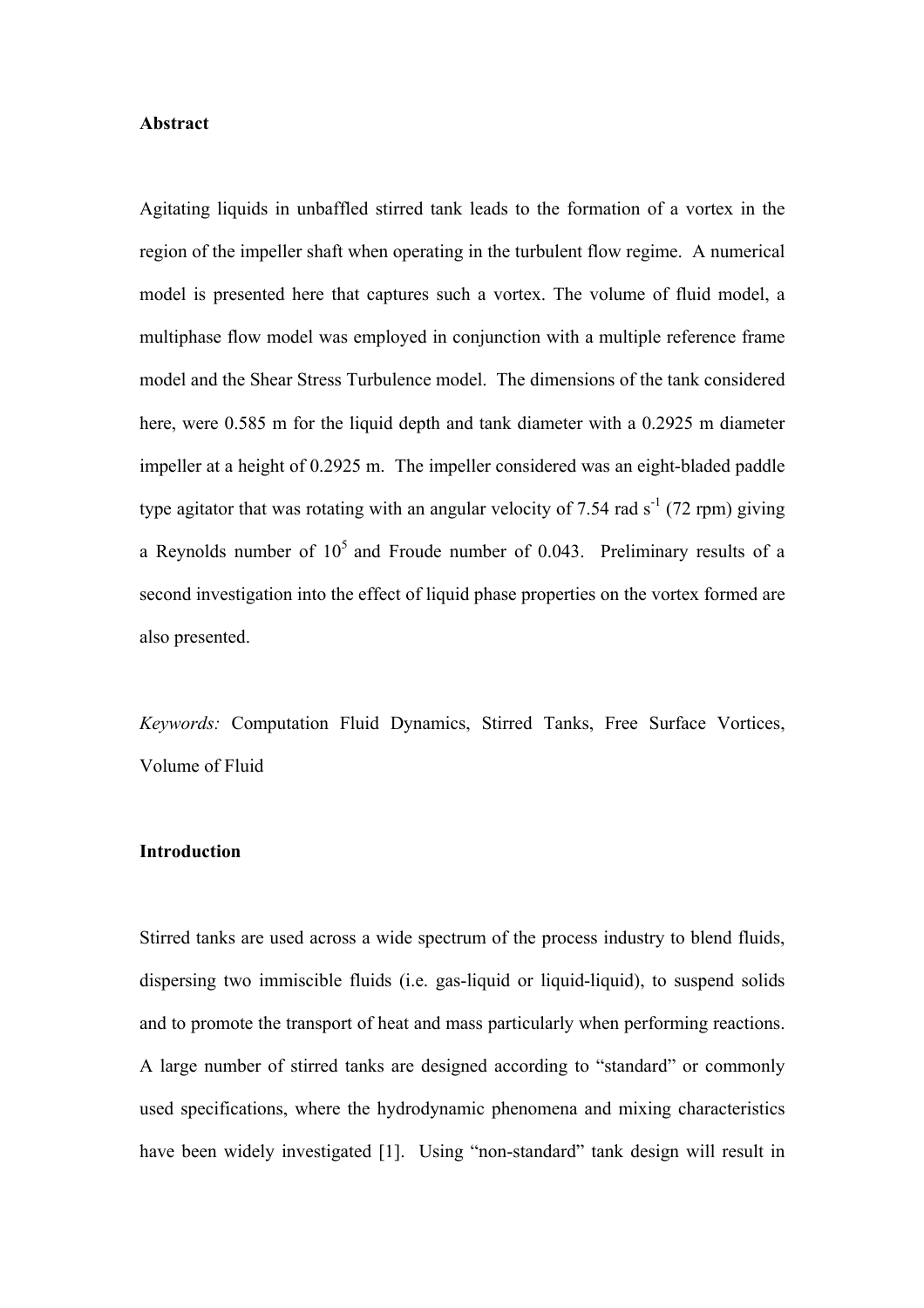different fluid flow phenomena that influences the operational characteristics of the processes considered. For example removing the baffles will change the flow characteristics and therefore the mixing rate, thus altering the effectiveness of the tank design for reaction and phase contacting processes.

Suspending or dissolving solids into a liquid medium is an important process in the food industry and a significant factor is the rate at which particles sink, therefore influencing the design and operation of such stirred tanks [2]. For floating or slowly sinking particles, unbaffled stirred tanks are generally used, as the spiral flow structures that are formed, tend to draw such particles into the liquid medium [2]. These flow structures result from the rotation of the impeller that can simply be described as a primary flow rotating about the agitator shaft and a secondary flow field of two large eddies that form above and below the stirrer. The secondary vortices cause the liquid surface to be pushed up at the tank wall and sucked down near the impeller shaft. This resultant suction forms a whirlpool like vortex that entrains or draws the floating or slowly sinking solid particles into the liquid medium. Note that baffles are not generally used for the sinking of particles as the flow structures formed by the baffles suppress the development of the vortex at the impeller shaft.

To characterise the conditions required to cause the floating particle to sink, vortex formation is an important factor that is dependent on the suction rate of liquid through the impeller [2]. Vortex shape and depth is dependent on the agitation rate, the liquid medium viscosity and tank geometry. For example the depth of the impeller below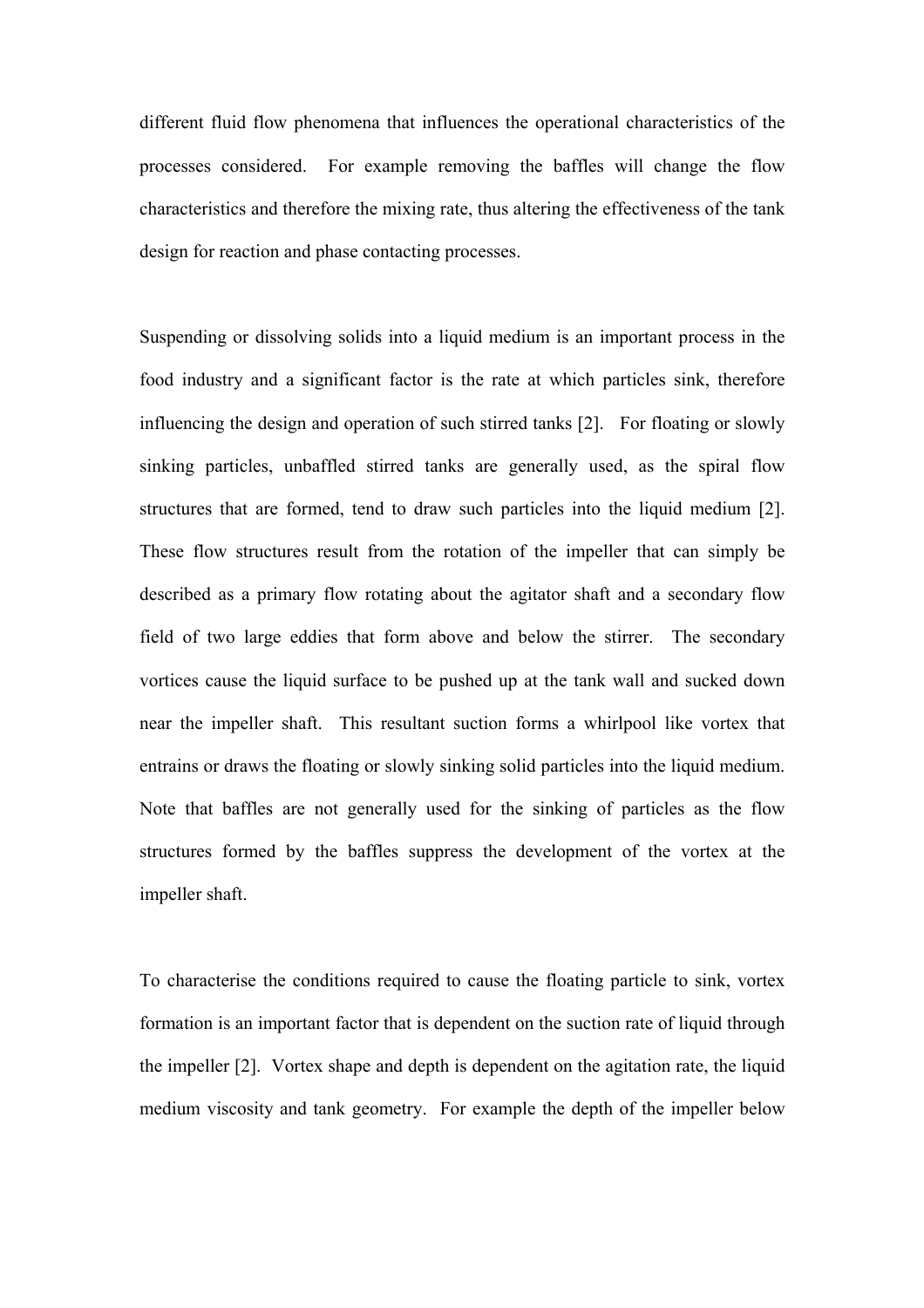the liquid surface will cause air entrainment if the impeller is close to the surface and this reduces the further away the bottom of the vortex gets from the agitator.

An investigation into the influence that the concentration of dried milk solids had on the fluid flow phenomena observed in an unbaffled stirred tank was performed [3]. The dried milk solids were added to a known volume of water that was agitated by a paddle-bladed type impeller. The dried milk solids became dissolved in the liquid phase, thus changing the physical characteristics of the liquid phase. As the dried milk solid content was increased up to a concentration of 55%, the solid-liquid mixture viscosity increased exponentially, particularly for concentrations greater than 40%. At the same time the liquid mixture density decreased from around 1000 kg  $m<sup>-3</sup>$ to nearly 700 kg  $m<sup>-3</sup>$  (Fig. 1A). In this state, the liquid containing the dissolved milk solids started to behave like a gel. Therefore with the change in volume and the shear regime, adjustments were made to the impeller location and agitation rate to maintain a constant vortex depth. The effect of these changes to the operation of the tank caused the particle sink time to decrease to negligible levels (Fig 1B) [3]. This raised questions about what caused the particle sink rate to decrease so markedly i.e. could such effects be the result of changes to the fluid properties, the increase in the suction rate of liquid through the impeller, the increase in the power consumption, changes to the flow structure (typified by the altered shape of the vortex) or as a combination of these effects.

It is proposed that a numerical model of the unbaffled stirred tank can be used to explain the change in the phenomena observed in the experimental investigation [3]. This numerical model can be implemented through the use of computational fluid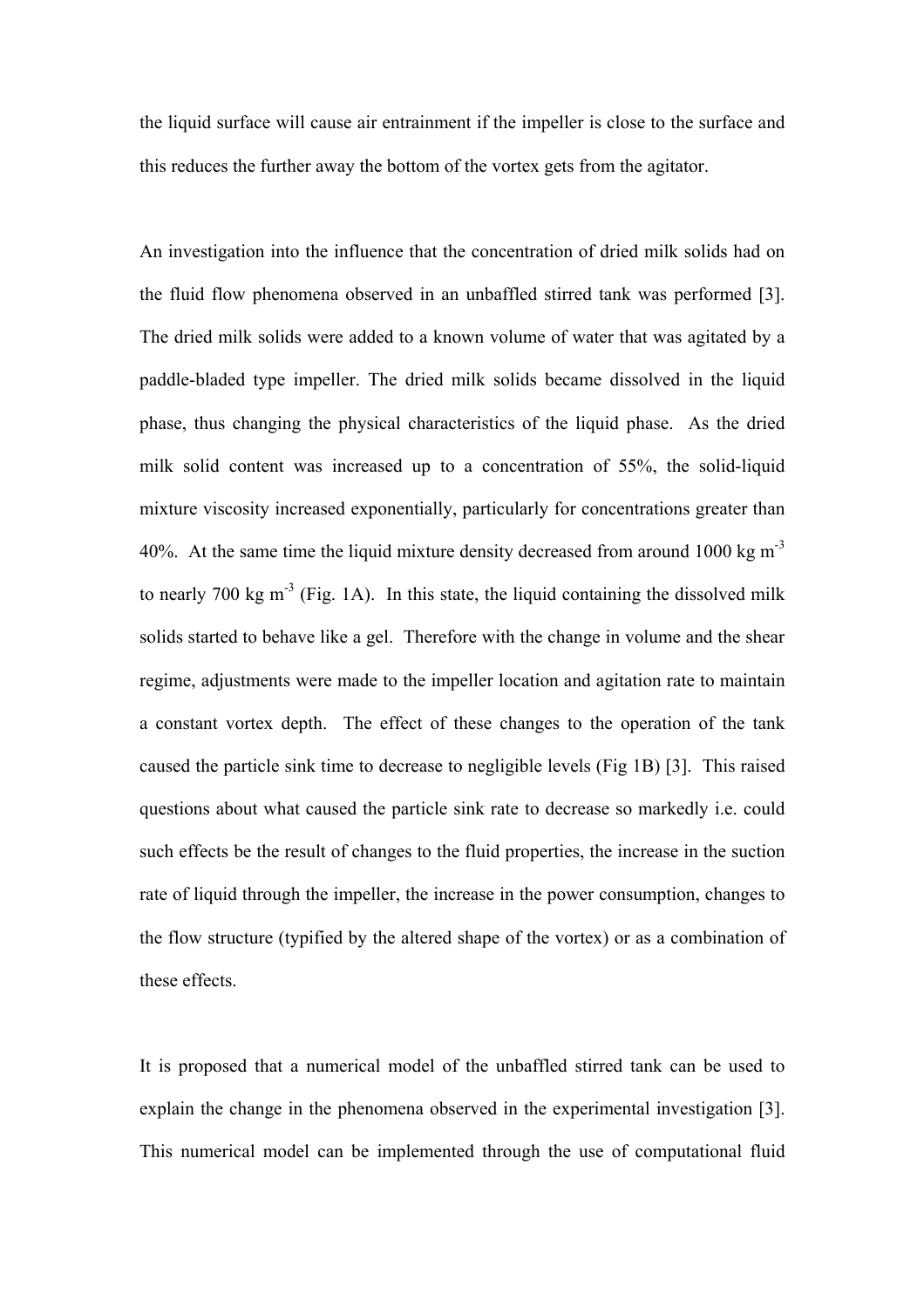dynamics (CFD) solvers, for example ANSYS CFX [4] or FLUENT [5] with the application of flow models that include volume of fluid, rotational flow and turbulence.

The modelling of stirred tanks has been long established to characterise rotational flow [4-21]. For the majority of numerical studies of stirred tanks the liquid surface is not considered to deform with agitation (i.e. through the use of a free-slip surface where the velocity considered is that of the fluid and not influenced by the boundary layer). The use of the free slip surface is validated by the conditions in the tank that reduce the likelihood of vortex formation (i.e. baffles [8-9, 13, 15, 18], location, size and shape of the impeller and the tank flow regime [6-9, 11-21]).

The vortex formed in the unbaffled stirred tank was numerically investigated [10, 14] to good effect by achieving a close comparison with the experimental results [22]. The technique used in [10] is comparatively difficult to implement as the free surface is considered as part of the mesh. Therefore, the mesh deforms to the shape of the vortex or fluid surface as a converged solution of the flow field is calculated [10]. The numerical investigation focussed on an experimental investigation of flow structures in a 0.585 m diameter stirred tank that was agitated by an eight-bladed paddle type impeller [22]. A second numerical investigation was recently performed that utilised the volume of fluid method that applied several turbulence models (SST and various Reynolds stresses models) that reproduced the flow fields to a reasonable accuracy [14]. Axial, radial and tangential velocity profiles with secondary flow patterns were obtained from measurements made on the stirred tanks with pitot tubes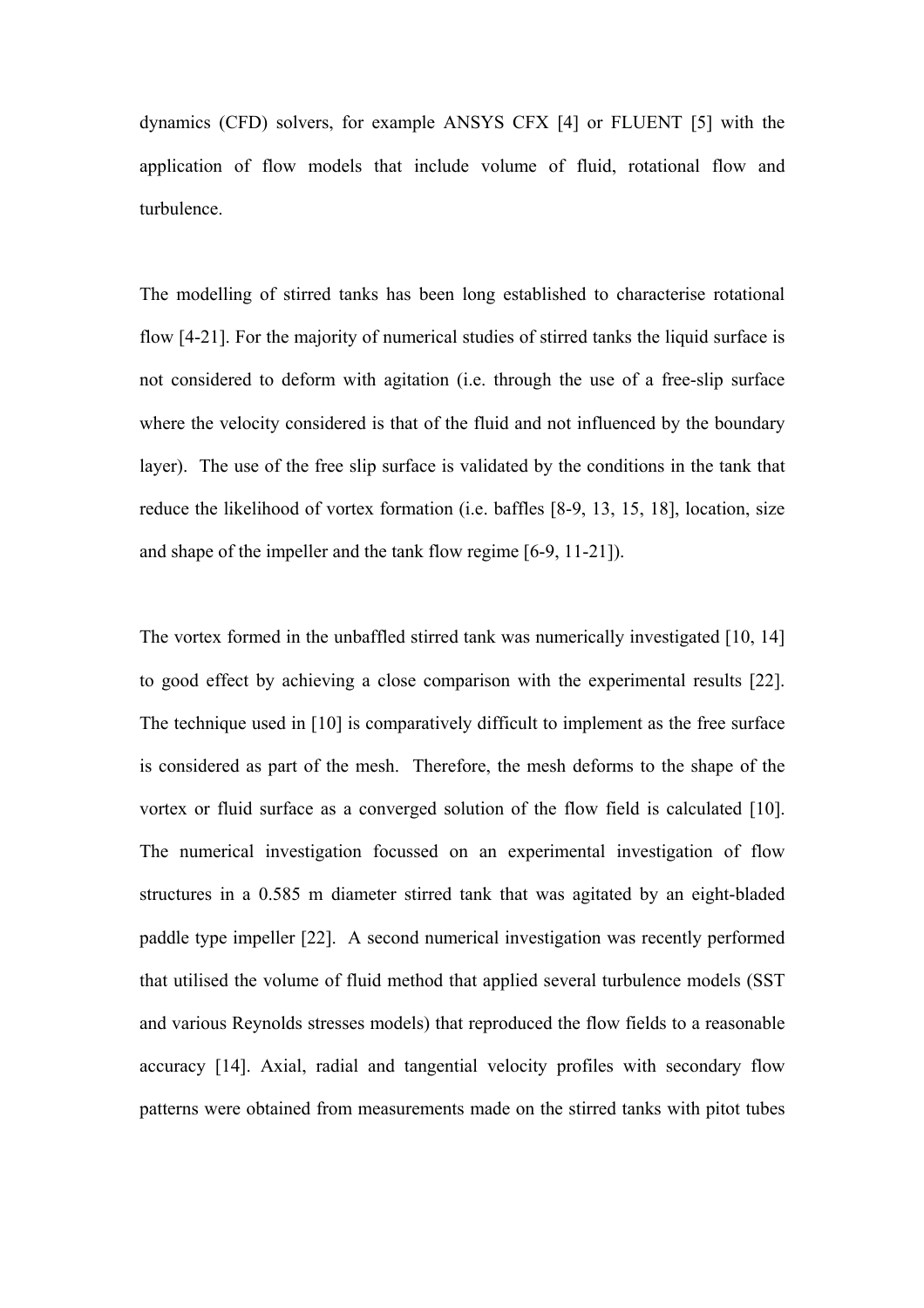[22]. The effect that these parameters had on the free liquid surface for baffled and unbaffled tanks operating under the turbulent flow regime was also discussed.

These investigations [10, 14, 22] provide the physical basis to validate an alternative approach to modelling the free surface of the liquid. This approach, described in the following sections, utilises both the volume of fluid and multiple reference frame techniques to assess the effect that agitation has on the formation of a vortex in an unbaffled stirred tank. The validated model is intended for use in an investigation of the effect of the change in the physical characteristics of the liquid in the flow phenomena observed when dried milk solids were added to water as described above. Initial results of this investigation are presented are also presented here.

# **Mathematical Models**

## *Fluid Flow*

To model the shape of the liquid surface in an unbaffled stirred tank a volume of fluid model and a multiple reference frame model are used to modify the Navier-Stokes equations  $(1)$  and  $(2)$  [4].

$$
\frac{\partial}{\partial t}(\rho) + \nabla \cdot (\rho \vec{U}) = \vec{S}_{M}
$$
\n(1)

$$
\frac{\partial}{\partial t} (\rho \vec{U}) + \nabla \cdot (\rho \vec{U} \otimes \vec{U} - \mu (\nabla \vec{U} + (\nabla \vec{U})^T))
$$
\n
$$
= \vec{S}_M - \nabla \cdot p
$$
\n(2)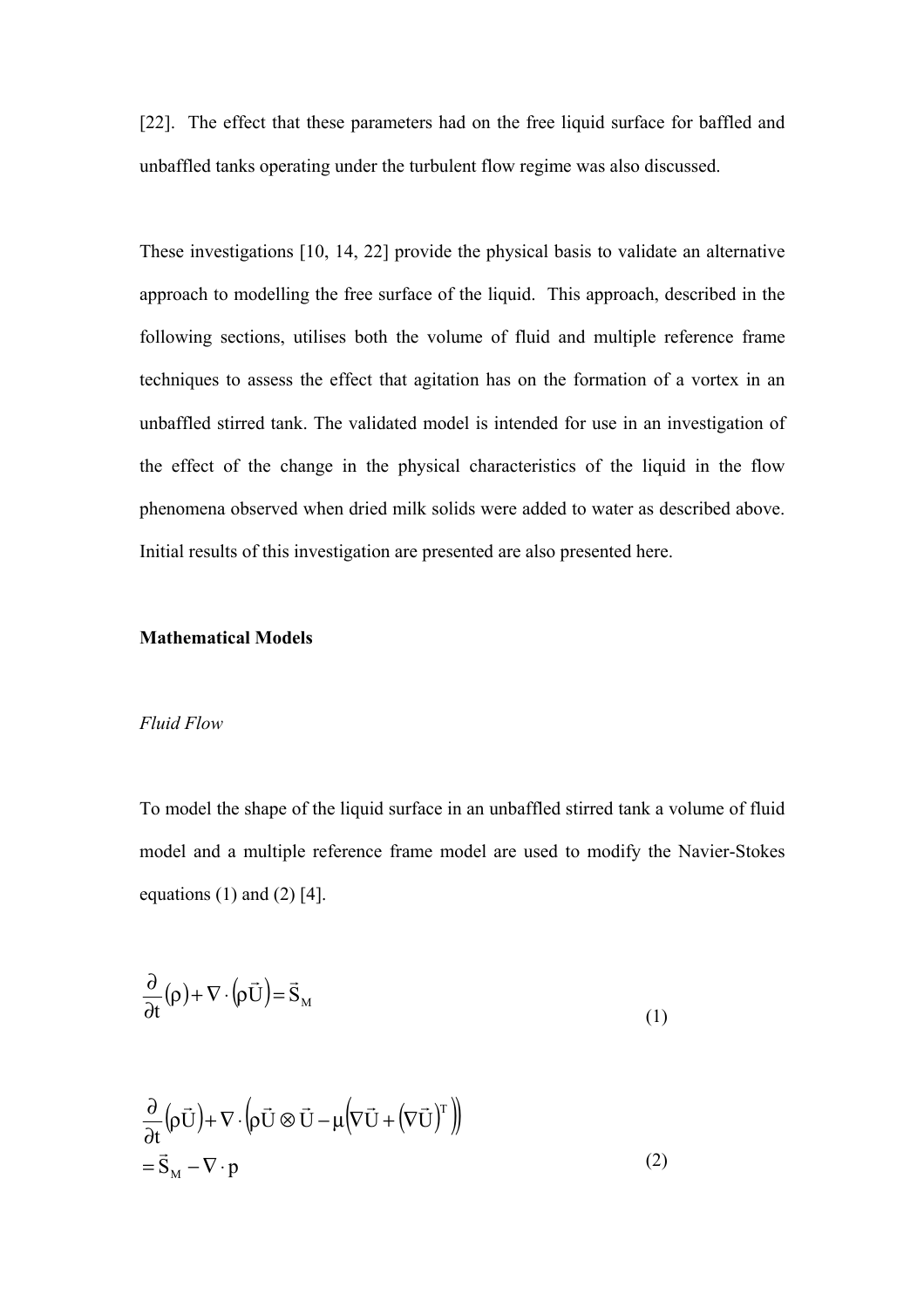Rotational motion is introduced to the Navier-Stokes equations (1) and (2) using a multiple reference frame model. The model used here divides the tank into two separate domains, one that is rotating (in the region of the impeller) and a second that is stationary (encompassing the rest of the tank). An interface between both domains is constructed such that strict conservation of the fluxes in all equations occurs, especially with any pitch changes that occur as the rotating conditions are applied to impeller region. Additional rotational forces (Coriolis, (3), and centrifugal, (4), forces) that influence the flow in stirred tanks are then introduced as source terms, (5), in the momentum transport equation, (2) [4].

$$
\vec{S}_{Cor} = -2\rho \omega' \times \vec{U}
$$
 (3)

$$
\vec{S}_{\text{cfg}} = -\rho \omega' \times (\omega' \times \vec{r}) \tag{4}
$$

$$
\vec{S}_{M,rot} = \vec{S}_{Cor} + \vec{S}_{cfg}
$$
 (5)

The volume of fluid method is used to assess the motion of the liquid being agitated in the stirred tank. This method (also known as a homogeneous multiphase flow) treats both the velocity and pressure fields as the same for all the phases considered through conditions in (6) and (7). Therefore, only one set of the Navier-Stokes equations were used to assess the flow phenomena using (1) and (2). The effect of each phase is introduced through a volume fraction equation, (8), and relations that calculate the effect that the volume fraction of each phase has on the local fluid density, (9), and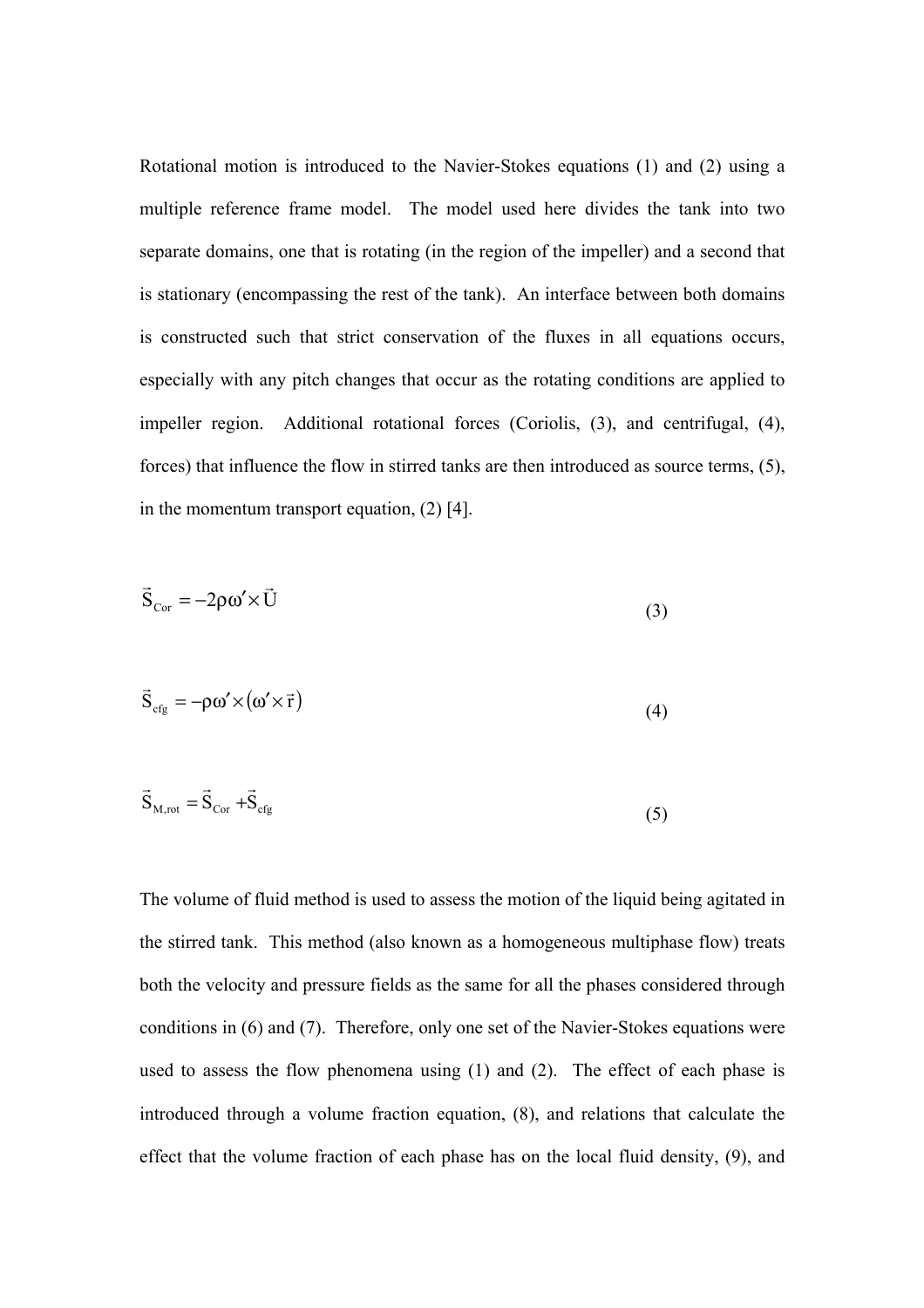viscosity,  $(10)$ . A source term,  $(11)$ , is then included in  $(2)$  to account for the effect of buoyancy forces on either fluid, where  $\rho_{\text{ref}}$ , the reference density, is generally the lighter phase [4].

$$
\vec{U}_{\alpha} = \vec{U}, \qquad 1 \le \alpha \le N_{P}
$$
\n(6)

$$
p_{\alpha} = p \qquad \text{for all} \qquad \alpha = 1...N_{p} \tag{7}
$$

$$
\sum_{\alpha=1}^{N_P} r_{\alpha} = 1 \tag{8}
$$

$$
\rho = \sum_{\alpha=1}^{N_{\rm p}} r_{\alpha} \rho_{\alpha} \tag{9}
$$

$$
\mu = \sum_{\alpha=1}^{N_P} r_{\alpha} \mu_{\alpha} \tag{10}
$$

$$
\vec{S}_{M,buoy} = (\rho - \rho_{ref})\vec{g}
$$
\n(11)

To model the interface between the two fluids considered (air and water in this case), a continuum surface force model was employed. This requires the definition of a primary fluid (water) and a secondary fluid (air). Essentially, the model is a force balance that is applied to region of the interface between the phases by using equations (12) to (15). Where  $\delta_{\alpha\beta}$  is the interface delta function (i.e. is zero away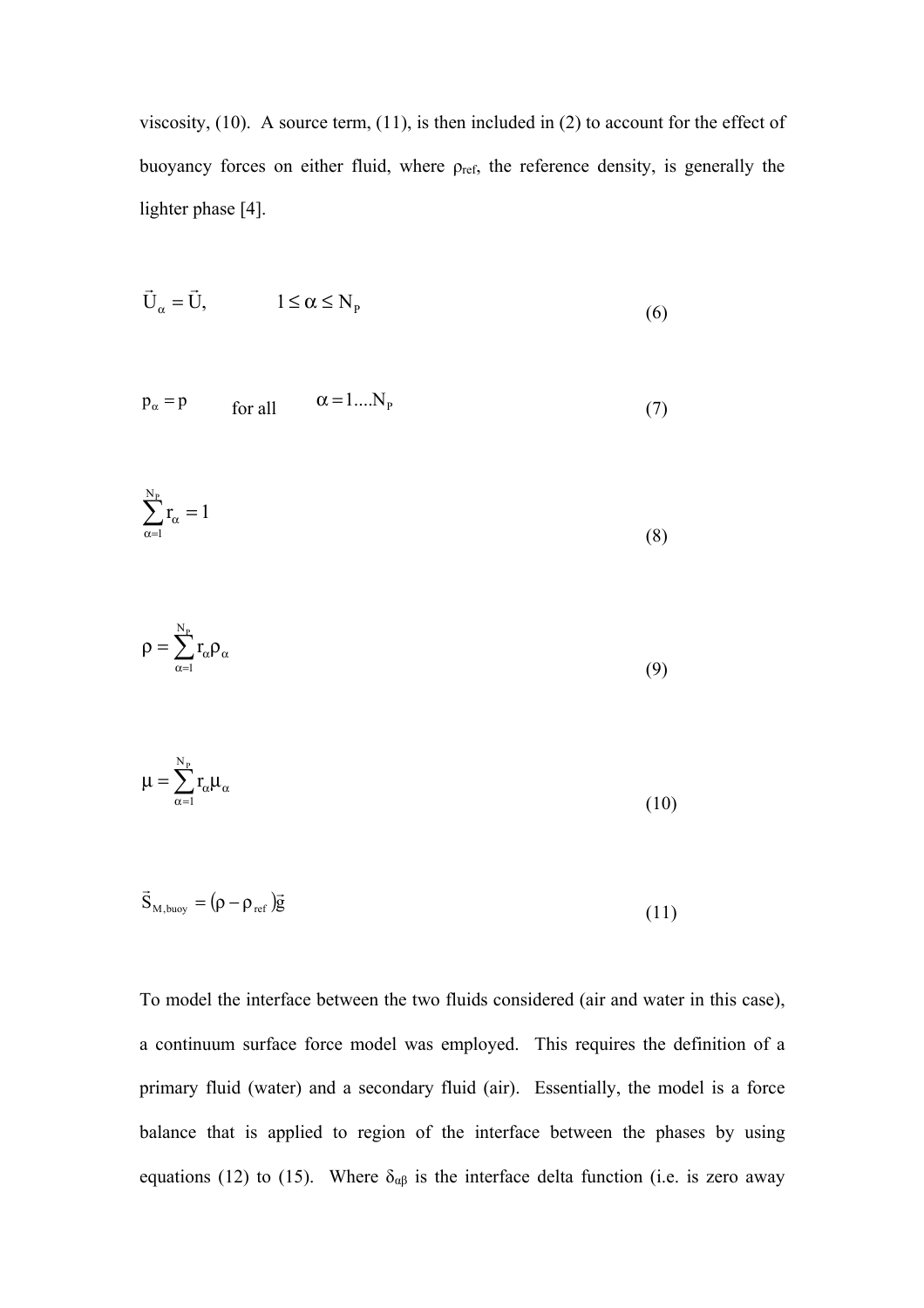from the interface) and  $\kappa_{\alpha\beta}$  determines the curvature of the surface through the interface normal vector [4].

$$
\vec{F}_{\alpha\beta} = \vec{f}_{\alpha\beta} \delta_{\alpha\beta} \tag{12}
$$

$$
\vec{f}_{\alpha\beta} = -\sigma_{\alpha\beta} \kappa_{\alpha\beta} \vec{n}_{\alpha\beta} + \nabla_s \sigma
$$
\n(13)

$$
\delta_{\alpha\beta} = |\nabla r_{\alpha\beta}| \tag{14}
$$

$$
\kappa_{\alpha\beta} = \nabla \cdot \vec{n}_{\alpha\beta} \tag{15}
$$

# *Turbulence Transport*

As the motion of the liquid phase in the stirred tank is a fully developed turbulent flow (Reynolds number greater than  $10<sup>3</sup>$ ), an appropriate turbulence model must be considered. Examining the flow domain, a flow separation occurs over the paddle blade impeller, therefore to model this separation accurately the Shear Stress Transport (SST) model can be used to account for these effects. The SST model is a two-equation eddy viscosity model, (16) and (17). This model differs from the k-ε turbulence and the k-ω turbulence model by employing blending functions and an alternative eddy viscosity to assess the different scales of turbulence that can be characterised by two equation models. The SST model works by estimating the region near to wall where the  $\omega$  equation (17) works well in approximating the smallscale fluctuations. The model then uses relationships (18) to estimate the smaller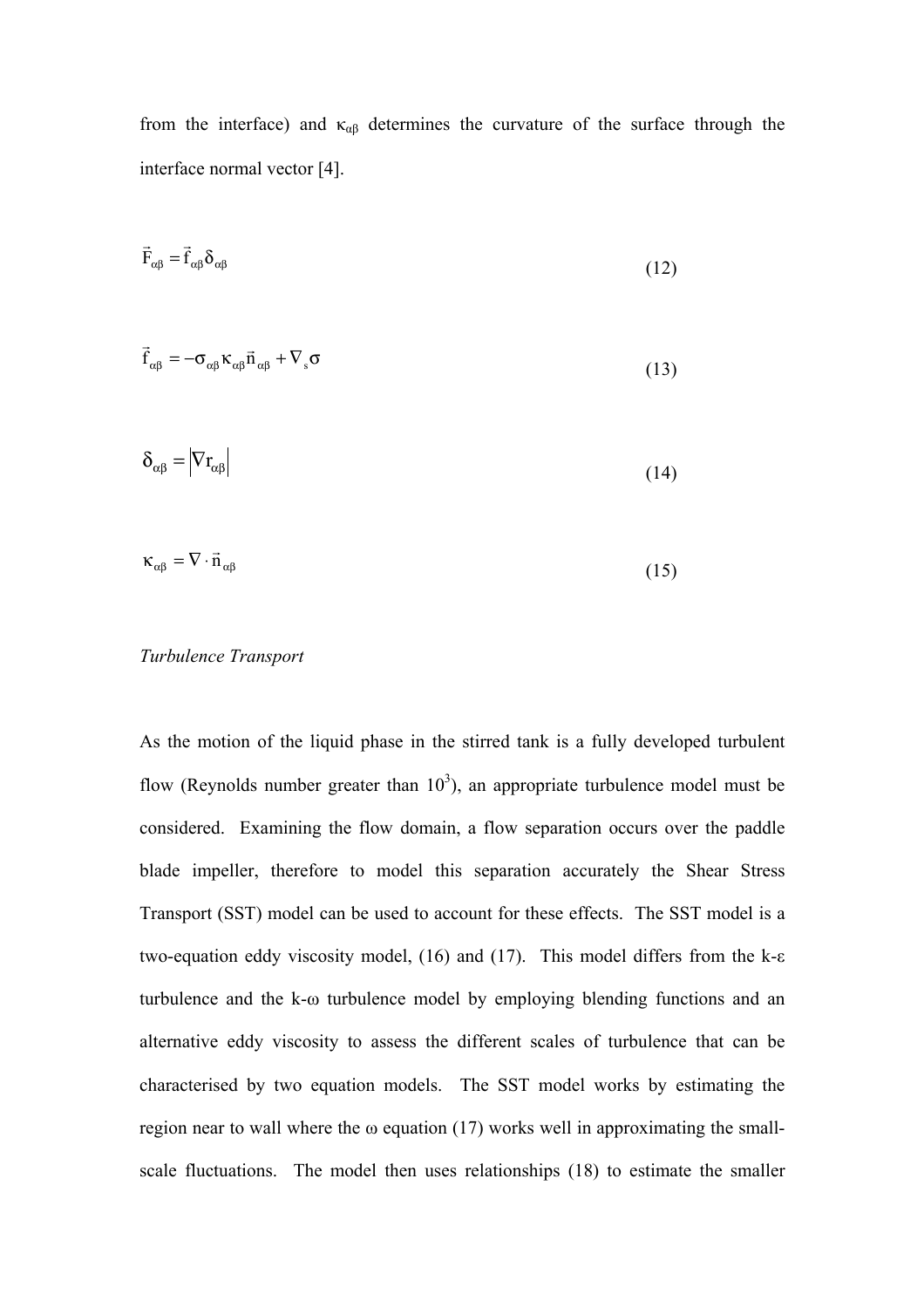scale fluctuations in terms of the eddy dissipation rate in the flow field away from the walls where the ε equation works well. This means that the wall conditions can be assessed automatically though the functions (19)-(26) defined below [4].

$$
\frac{\partial}{\partial t}(\rho k) + \nabla \cdot (\rho \vec{U} k) = \nabla \cdot \left( \left( \mu + \frac{\mu_t}{\phi_{k3}} \right) \nabla k \right) + P_k - \beta' \rho k \omega \tag{16}
$$

$$
\frac{\partial}{\partial t}(\rho\omega) + \nabla \cdot (\rho \vec{U}\omega) = \nabla \cdot \left( \left( \mu + \frac{\mu_t}{\phi_{\omega 3}} \right) \nabla \omega \right) + \alpha_3 \frac{\omega}{k} P_k
$$

$$
+ (1 - B_1) 2\rho \frac{1}{\phi_{\omega 2} \omega} \nabla k \nabla \omega - \beta_3 \rho \omega^2 \tag{17}
$$

$$
\omega = \frac{\varepsilon}{\beta' k} \tag{18}
$$

$$
\Phi = \mathbf{B}_1 \Phi_1 + (1 - \mathbf{B}_1) \Phi_2 \tag{19}
$$

$$
B_1 = \tanh\left(\arg_1^4\right) \tag{20}
$$

$$
\arg_{1} = \min\left(\max\left(\frac{\sqrt{k}}{\beta' \omega y}, \frac{500v}{y^{2} \omega}\right), \frac{4\rho k}{CD_{k\omega}\phi_{\omega 2}y^{2}}\right)
$$
(21)

$$
CD_{k\omega} = \max\left(2\rho \frac{1}{\phi_{\omega 2}\omega} \nabla k \nabla \omega 1.0 * 10^{-10}\right)
$$
 (22)

$$
B_2 = \tanh\left(\arg_2^2\right) \tag{23}
$$

$$
\arg_2 = \max\left(\frac{2\sqrt{k}}{\beta' \omega y}, \frac{500v}{y^2 \omega}\right)
$$
 (24)

$$
v_t = \frac{a_1 k}{\max(a_1 \omega, \lambda B_2)}
$$
 (25)

$$
v_t = \frac{\mu_t}{\rho} \tag{26}
$$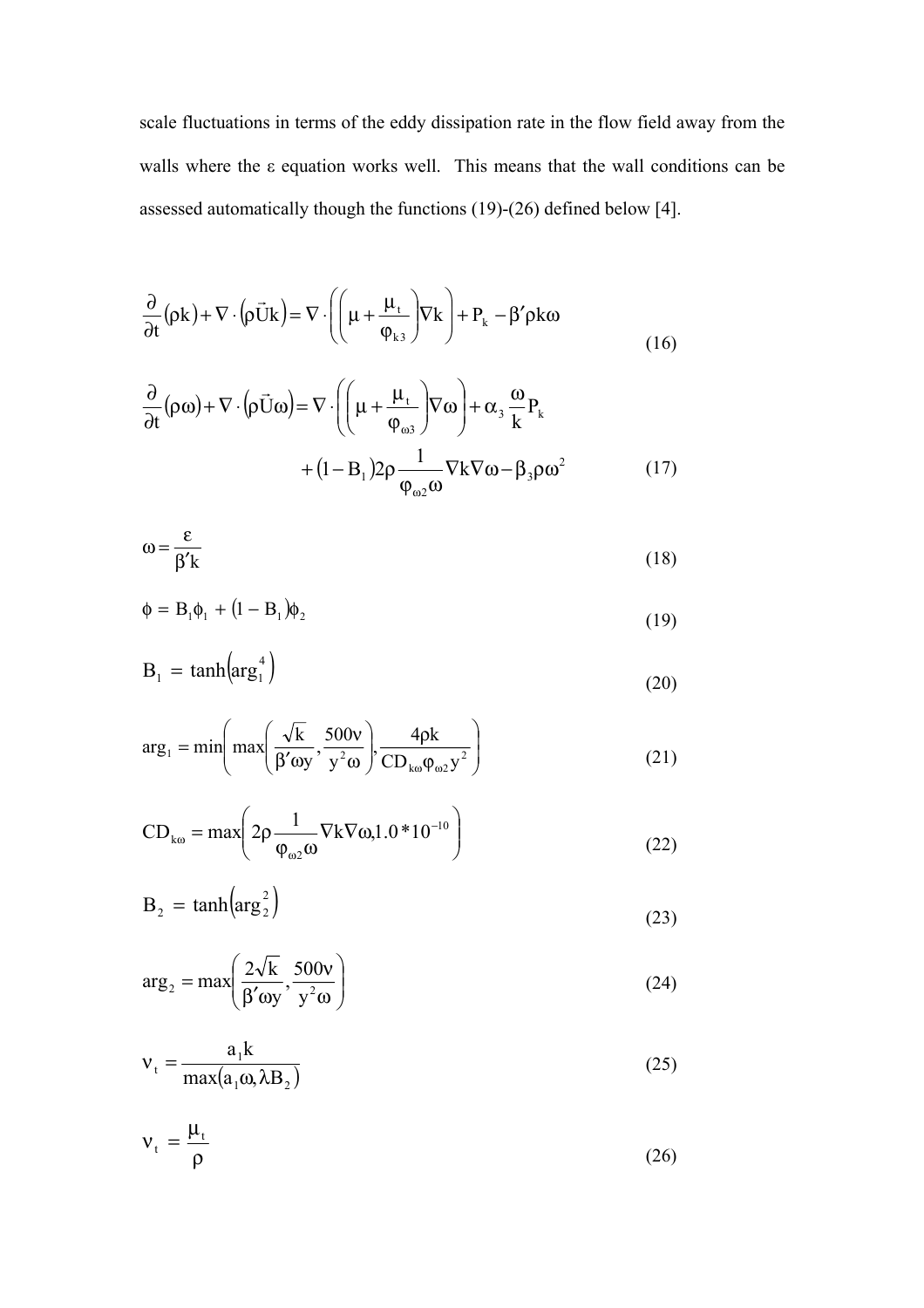#### **Case Specifications**

## *Tank Dimensions*

The experimental study of Nagata [22] included the effect of baffled and unbaffled configurations of the stirred tank in the completely turbulent flow regime using an eight-bladed paddle type impeller with a diameter of 0.2925 m, where the blade dimensions are 0.135 m by 0.06 m. The impeller (Fig. 2) was located on the centreline of a 0.585 m diameter vessel at a height of 0.2925 m from the base of the unbaffled vessel that was filled to a depth of 0.585 m with water [22]. The impeller was mounted on a shaft 0.0225 m in diameter that rotated about the vessel centreline at 72 rpm [22].

A second smaller stirred tank of diameter 0.125 m was used to investigate the effect of dried milk solids concentration on the vortex formed (Fig. 3). In this case, the impeller was mounted on a 0.0079 m diameter shaft that was moved to retain a constant depth of 0.044 m between the liquid surface and the impeller as the volume of the liquid in the stirred tank increased with the dried milk solids added [3]. The impeller was a six-bladed paddle, where the blades (0.0147 m high) were attached to a 0.0186 m hub to give impeller diameter of 0.0625 m [3]. For the two cases considered at 5 and 20 % dried milk solids concentration the agitator was rotated at 280 and 288 rpm [3]. Note that the shaft was only located above the impeller, therefore the mesh was resolved to give to a point below the impeller as in Fig. 3 by following ideal mesh generation techniques for triangular segments [23].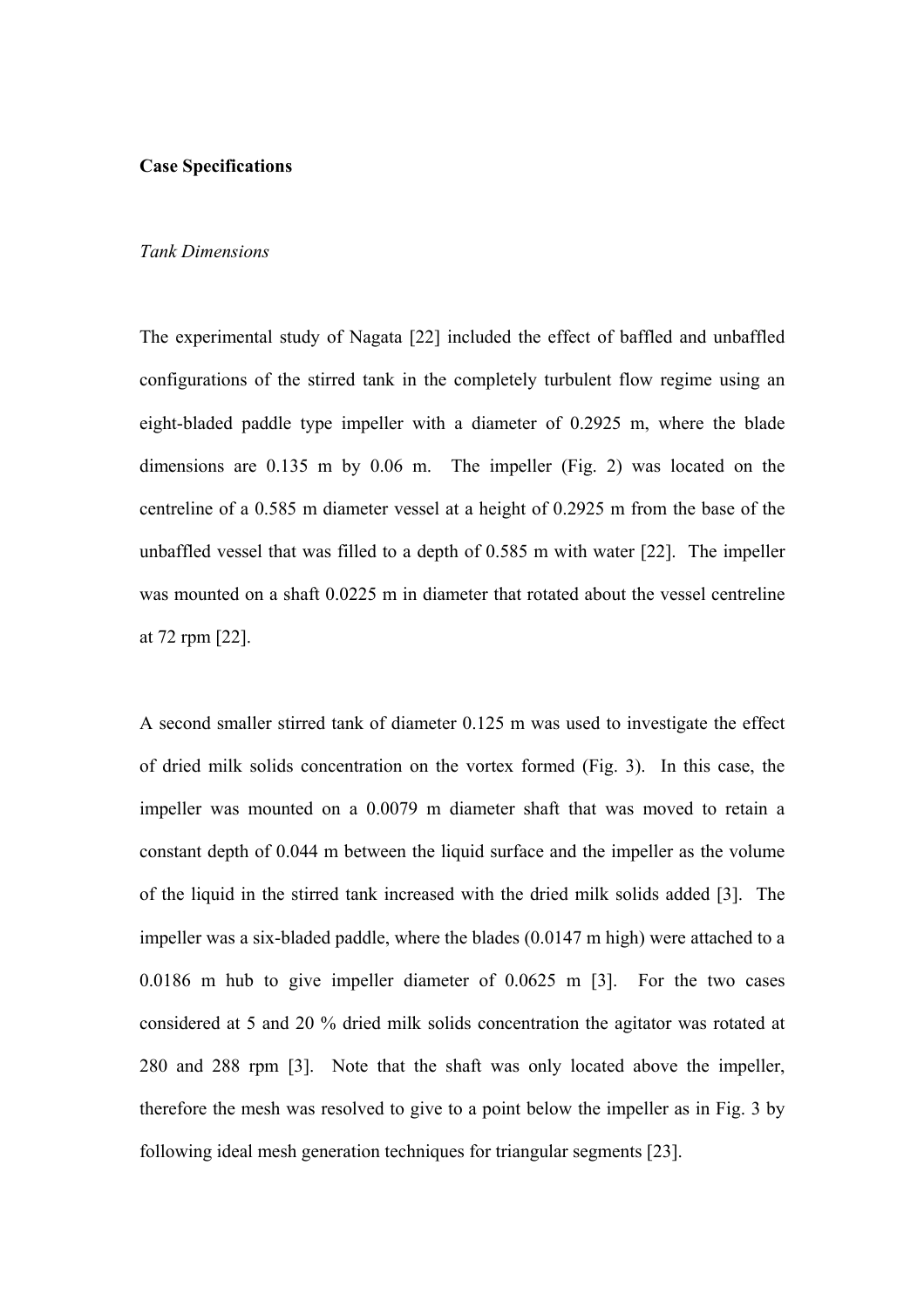# *Impeller Region*

To model the rotation of the impeller, the tank considered is split into two regions, one about the impeller and the other region is the remainder of the tank. Therefore, for the study based on the investigation of Nagata [22], a region from 0.01125 m (shaft) to  $0.185$  m (outer region limit) by  $0.16$  m high was rotated through  $45^\circ$  (for reasons of symmetry and computational efficiency an eighth segment of the whole tank was modelled). At the centre of the region, an internal thin wall representing the impeller was projected 0.135 m into the domain, from the shaft (see Fig 2A). Note that the blade is 0.05 m from the edge of the impeller region in the vertical and horizontal directions. The remaining conditions include an external wall for the impeller shaft, a periodic pair interface for flow into and out of the segment and three "frozen rotor" interfaces on the surfaces lying next to the outer region (i.e. top and bottom surfaces plus the surface at 0.185 m). The frozen rotor interface condition was used to assess the flux of the rotating and stationary fluids across the boundary between the impeller and outer flow regions. Two meshes were defined for the domain, a hexahedral mesh of 39572 and a tetrahedral mesh of 22183 elements. A rotational velocity of 7.54 rad  $s^{-1}$  or 72 rpm was applied to the fluid in this region to represent the motion of the impeller.

The impeller region for the 5 and 20 % dried milk solids case was constructed in a similar fashion (Fig. 3A). However, the gap between the edge of the impeller and the blade was set to 0.01 m rather than 0.05 m and defined as a segment with an angle of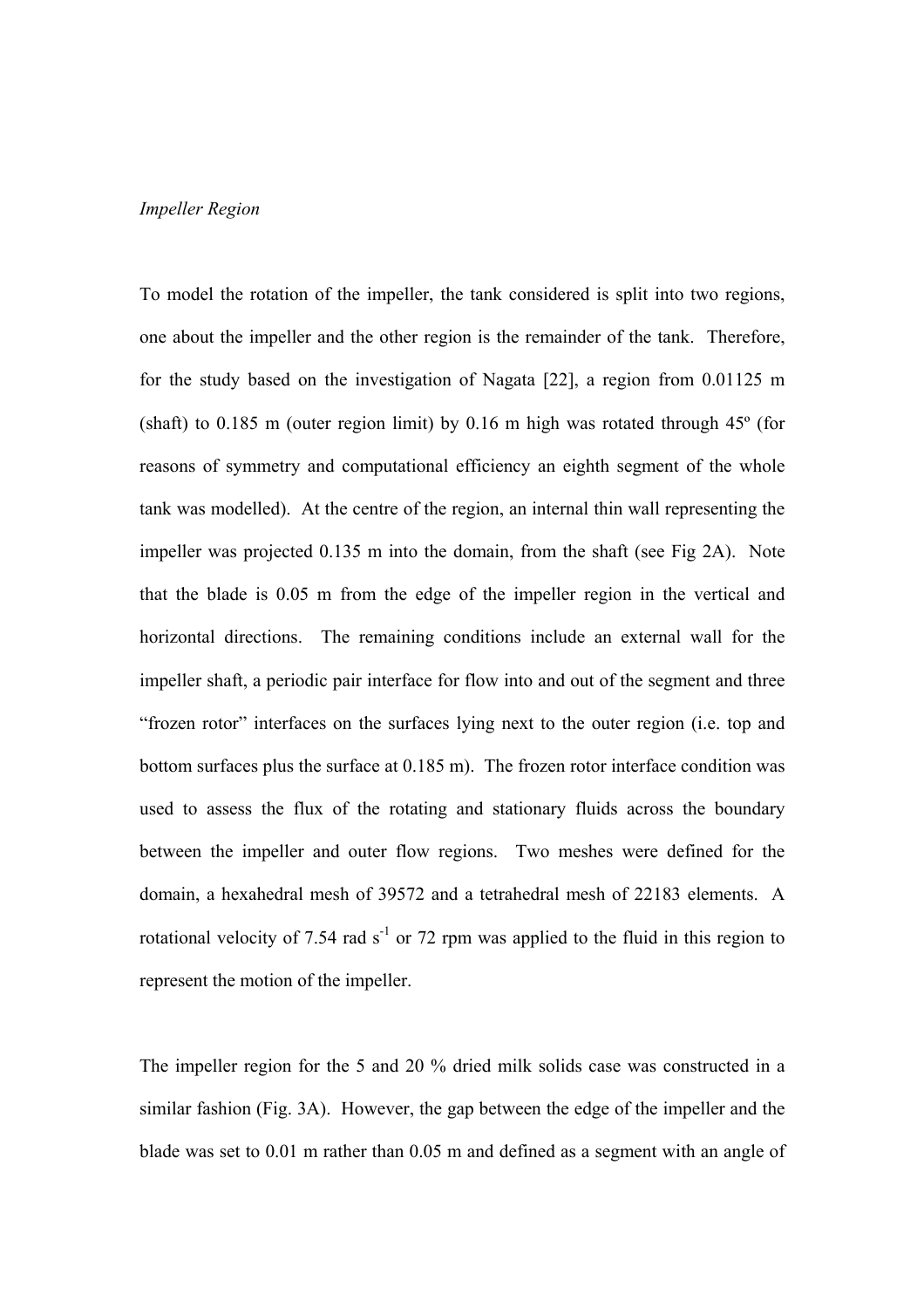60° due to the fewer number of blades used. 17360 hexahedral elements were used to mesh the impeller region that was rotated at 280 and 288 rpm respectively with the interface conditions defined as above.

#### *Outer Region*

The outer region of the tank based on the studies of Nagata [22] is an eighth segment of the whole tank is 0.75 m high by 0.28125 m wide from the shaft (at  $r = 0.01125$  m) to the outer wall (at  $r = 0.2925$  m). This mesh includes a zone above the liquid surface, so that the changes in liquid height are not impeded by the top surface of the domain). Between 0.2125 m and 0.3725 m in the vertical plane and up to a radius of 0.185 m, a section of the domain is removed to allow the Impeller Region to be inserted (see Fig 2B). The outer region is considered as stationary region, without application of the rotational flow equations.

Conditions applied to the domain include a rotating wall condition for the shaft (rotating at 7.54 rad  $s^{-1}$ ) and a stationary outer wall for the base and the surface at 0.2925 m, as the Outer Region is in the stationary frame of reference. A periodic pair condition is applied to the surfaces that will interact with the other segments in vessel, and three frozen rotor interfaces to allow fluxes from the Impeller Region to enter the domain (i.e. the surfaces at the heights 0.2125 m and 0.3725 m and at the radius of 0.185 m). An opening condition is applied to the top surface with an air volume fraction of 1 and a static pressure of 0 kg m<sup>-1</sup> s<sup>-2</sup> to minimise influences of the air pressure and velocity on the liquid velocity field. Note that the turbulence condition applied to the top was the default intensity and length scale. Two meshes were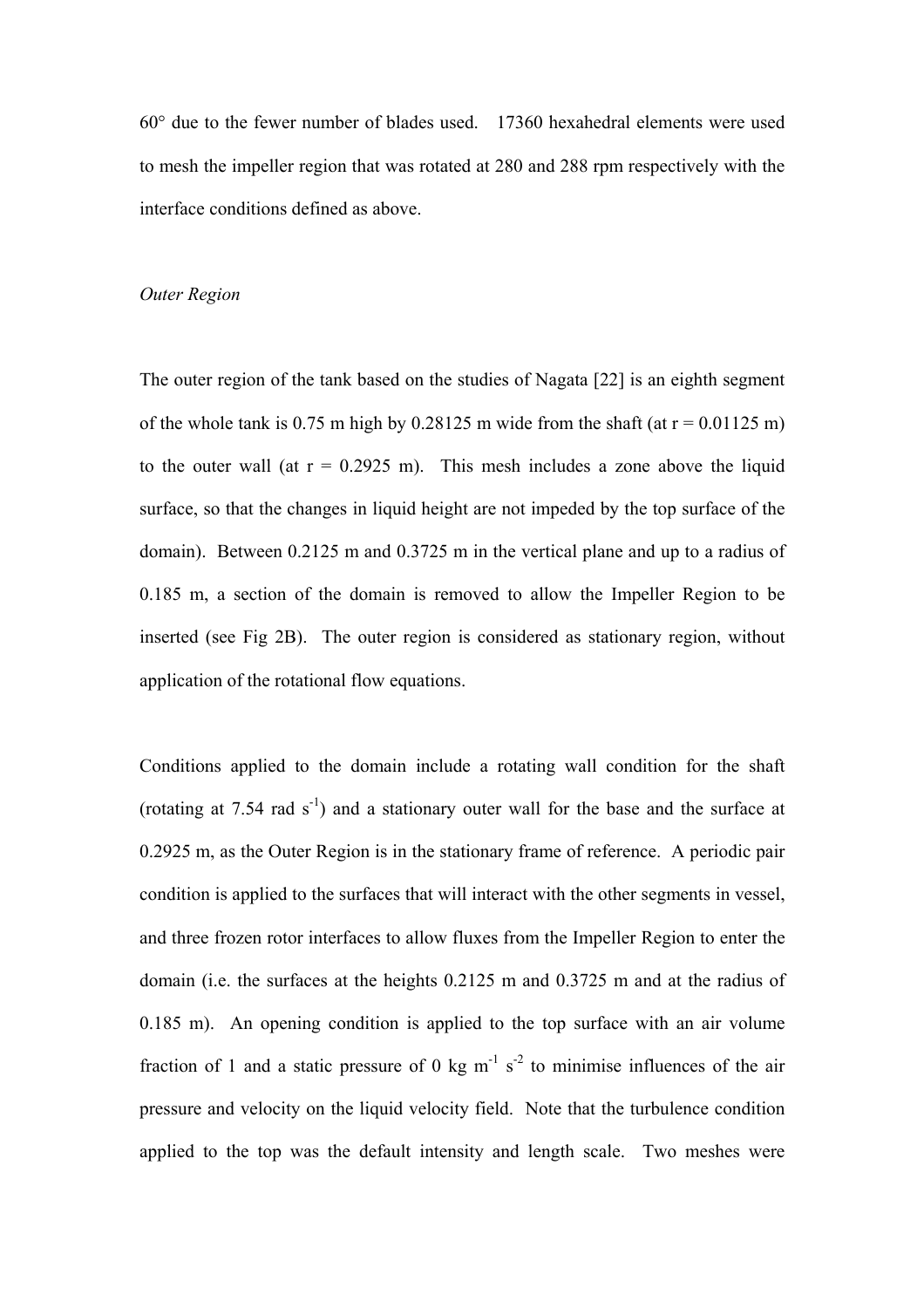defined for the domain that corresponded to the meshes for the impeller region. Thus, a hexahedral mesh of 321890 and a tetrahedral mesh of 228104 elements were constructed.

Similar conditions were applied to outer regions (Fig. 3B-C) for the cases where the viscosity and density was modified by the addition of dried milk solid (5 and 20 dissolved milk solids %). In the experiments, a constant depth between the impeller and the liquid surface was maintained [3]. This was because the density of the liquid and the mass dissolved changed with the increase in the dried milk solid content. To accommodate this change in the liquid height the height of the domain was defined as 0.125 m with a radius of 0.0625 m and an angle of 60°. The section of the tank that was removed for the impeller region was 0.03625 m in radius and 0.0347 m high and the height of the lower frozen rotor interface was changed from 0.0183 m for the 5 % dried milk solids content case to 0.0283 m for the 20 % case. The meshes for the 5 and 20 % cases were defined with 120826 and 119800 hexahedral elements respectively.

#### *Fluid Conditions*

To model the free surface of the liquid phase for the tank based on the experimental investigation of Nagata [22], the fluid phases were defined as air and water that both experience an operating pressure of 101325 kg  $m^{-1}$  s<sup>-2</sup> and a temperature of 298 K (Table 1). The definition of the liquid phase properties for the effect of the dissolution of the dried milk solids are also found in Table 1. Note that the surface tension coefficient for the interface between the air and water phases was specified as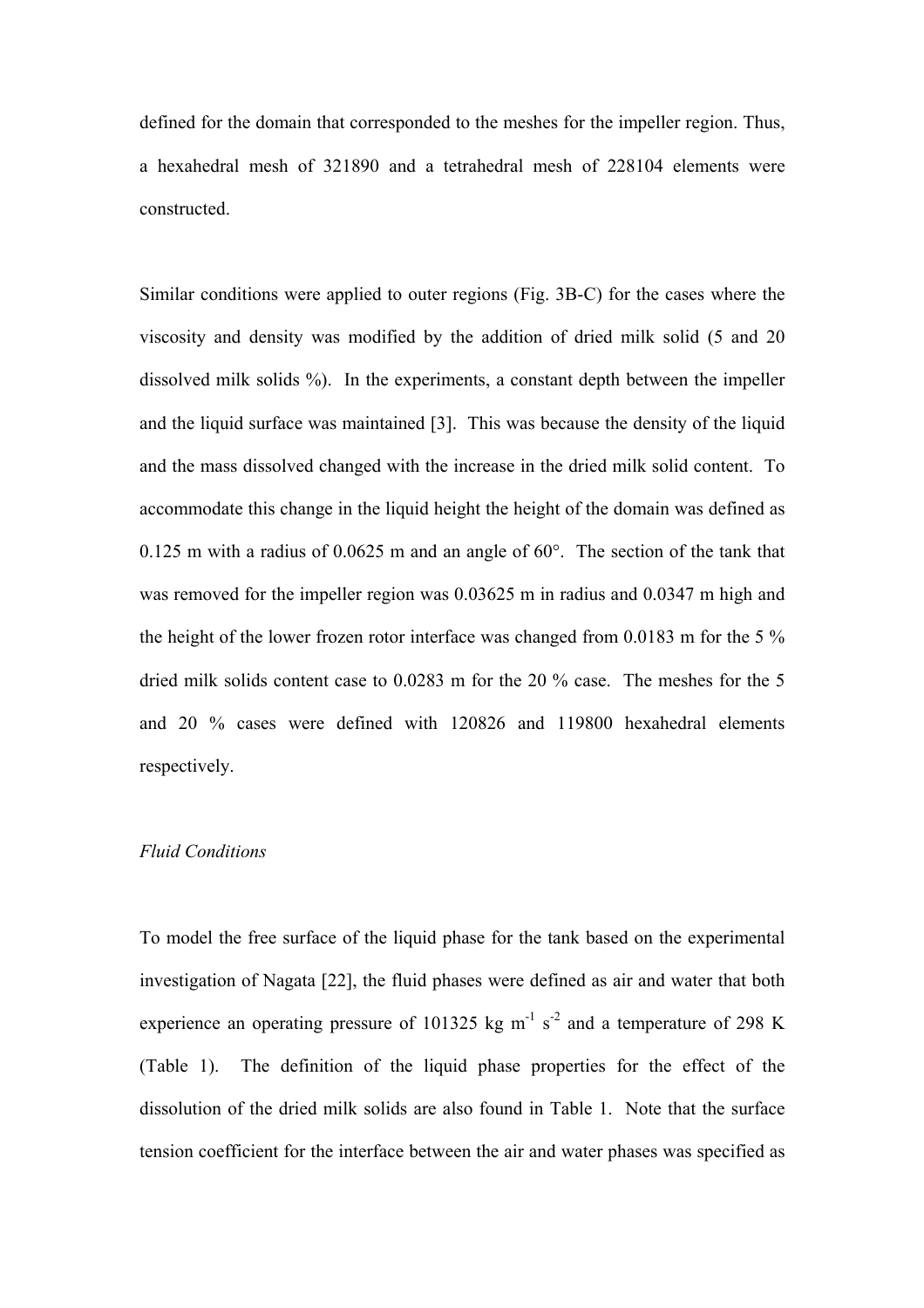$0.072$  N m<sup>-1</sup> and was assumed to remain constant for both the solids concentrations considered. This was used in the continuum-surface force model where the water phase was considered as the primary fluid.

The expressions (26) to (28) are defined to initialise the volume fraction and pressure fields prior to starting the simulation. Note that  $z_i$  is the initial liquid depth and  $z_n$  is used as a unit length to non-dimensionalise the relation for a step function to determine the local air fraction as either zero or one.

$$
r_{A} = step \frac{(z - z_{i})}{z_{n}}
$$
 (27)

$$
r_{\rm w} = 1 - r_{\rm A} \tag{28}
$$

$$
p = \rho_w * \vec{g} * r_w (z_i - z) \tag{29}
$$

# *Solver Conditions*

The specifications required to obtain a solution include the use of the steady state form of the transport equations. Second-order discretisation was specified for all the transport equations considered [4]. The under-relaxation applied to each equation was 0.1 s except for the volume fraction equation, which had an under-relaxation factor of 0.01 s for experimental study of Nagata [22] and the respective under-relaxation for the dissolved milks solids cases were 0.01 s and 0.001 s. Note that the solver that was employed utilised the time-dependent term to under-relax each equation to achieve a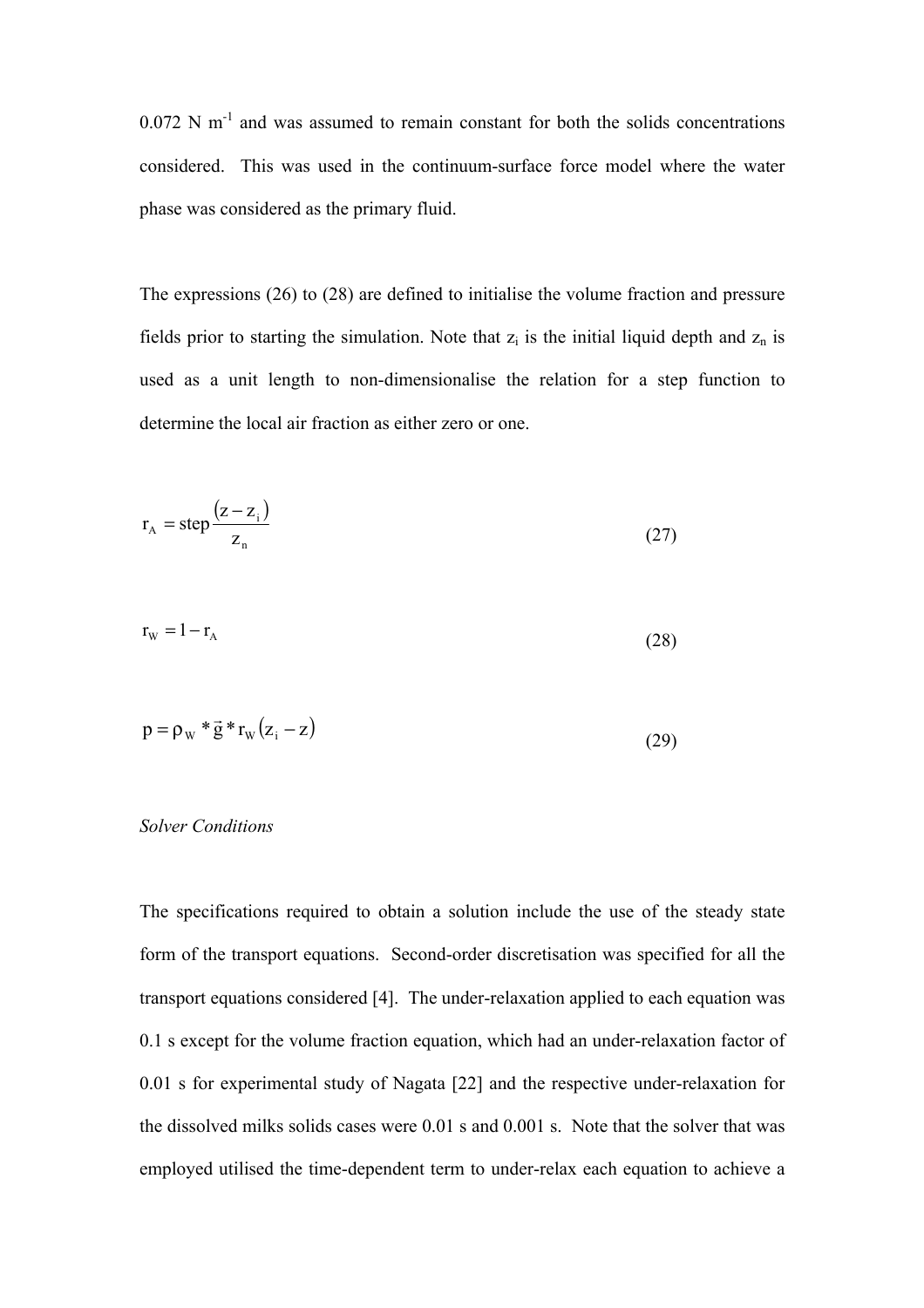pseudo-steady state when convergence is achieved [4]. The body force control method was selected with the averaged root mean squared type of convergence for the mean residuals set to an error of  $10^{-5}$  to give stable values of velocity and volume fraction. This was achieved after about 650 and 1800 iterations for the hexahedral and tetrahedral Nagata cases and 6000 and 7500 iterations for the dissolved milk solids cases. The increase in the solution time was the result of the lower underrelaxation factor that was required to obtain a stable solution.

# **Results**

The results of the simulations described above are presented below for the validation against the experimental investigation of Nagata [22] and the modification of the fluid properties by the dissolution of dried milk solids [3].

# *Nagata Test Case [22]*

Four plots were used to depict the experimental variation of the velocity profiles in the top half of the stirred tank and show the influence that the flow structures have on the liquid surface shape [22]. The flow parameters include the tangential, axial and radial velocities with secondary flow patterns in the form of streamfunction contours. To compare and validate the model, field plots of the liquid surface and the secondary flow patterns (in the form of a vector field) are presented in Fig. 4 and Fig. 5. The tangential velocities for both the experimental and numerical profiles (Fig. 6) are presented next and are followed by the respective axial (Fig. 7) and radial velocities (Fig. 8).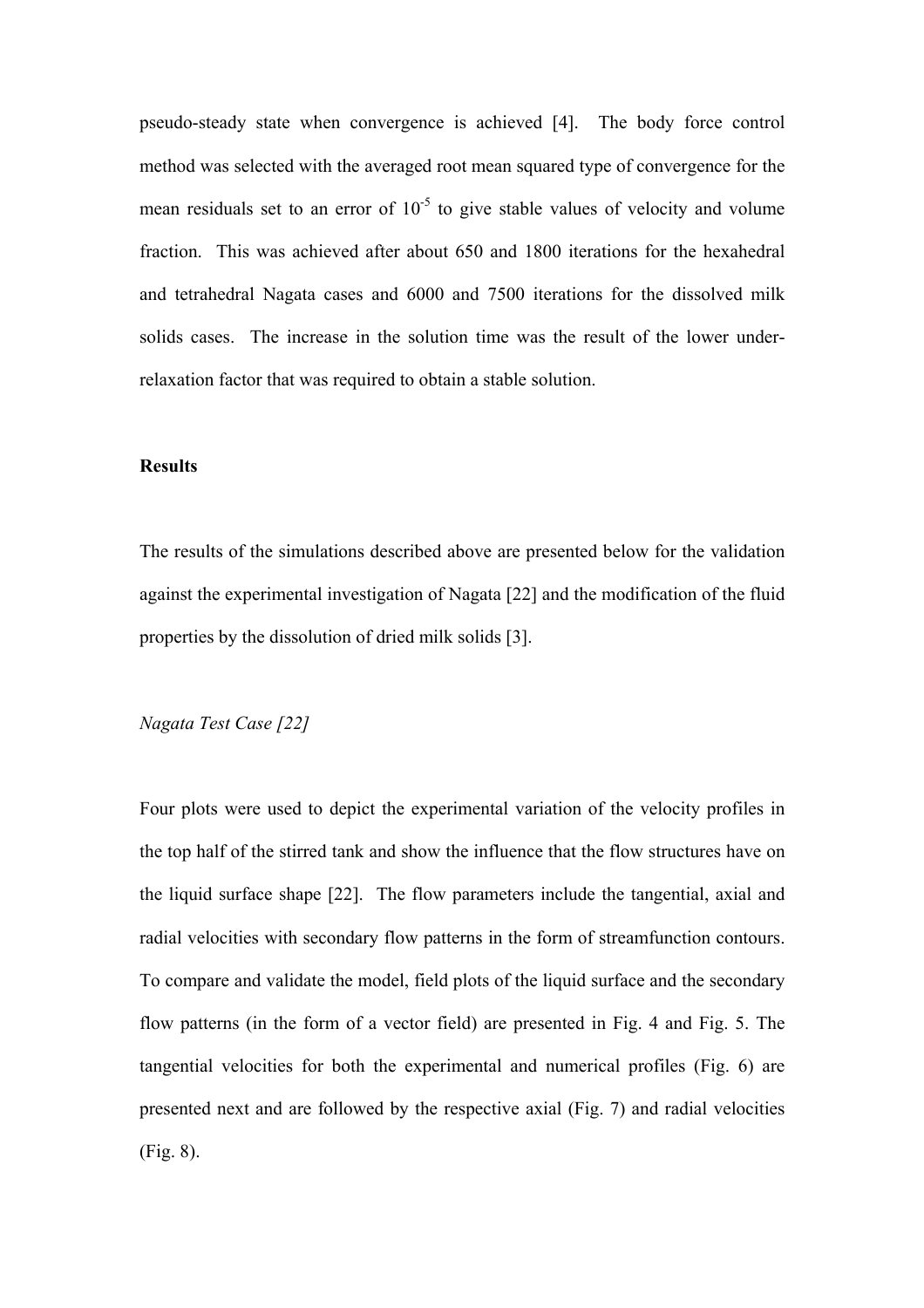Fig. 4 depicts the change in the liquid depth from the impeller shaft to the tank wall, as the liquid is agitated by the stirrer. The vertical and horizontal lines define the experimental limits of the liquid surface shape [22], with the radial distance of 0.12 m indicating the location at which the deformed surface crosses the initial liquid depth. The three horizontal limits indicate the depth of the bottom of the vortex (0.521 m), the initial liquid depth (0.585 m) and the depth of the liquid at the vessel wall (0.603 m). The free-surface profiles for both the hexahedral and tetrahedral cases show reasonable agreement with the experimental surface. At the vessel wall, the interface crosses the height of 0.603 m at a volume fraction of 0.8 and 0.5 for the respective meshes and at a fraction of 0.8 at 0.521 m at the impeller shaft for both cases. At 0.12 m from the impeller, where in the experimental study the gas-liquid interface crosses the initial liquid height, the volume fraction is low (less than 0.1) as the bulk of the liquid crosses over this height at a radius of up to 0.2 m for both cases. Note that the profiles found in the hexahedral case are much closer together and are not as curved as the tetrahedral case or the experimental results suggest.

Fig. 5 illustrates the vector field representation of the secondary flow profiles and on comparison with the secondary flow streamlines, it is apparent that the form of the flows are different from one another. This is apparent from the asymmetry in the tetrahedral case, as in the top half of the tank, the jet from the impeller is pointed upward whilst the hexahedral case has a jet that points horizontally to the wall with two symmetric vortices above and below the impeller. Both cases differ from the experimental streamlines [22], in that the jet appears to die out over a distance of 10 cm for the simulations, whilst the vortex above the impeller is observed to reach the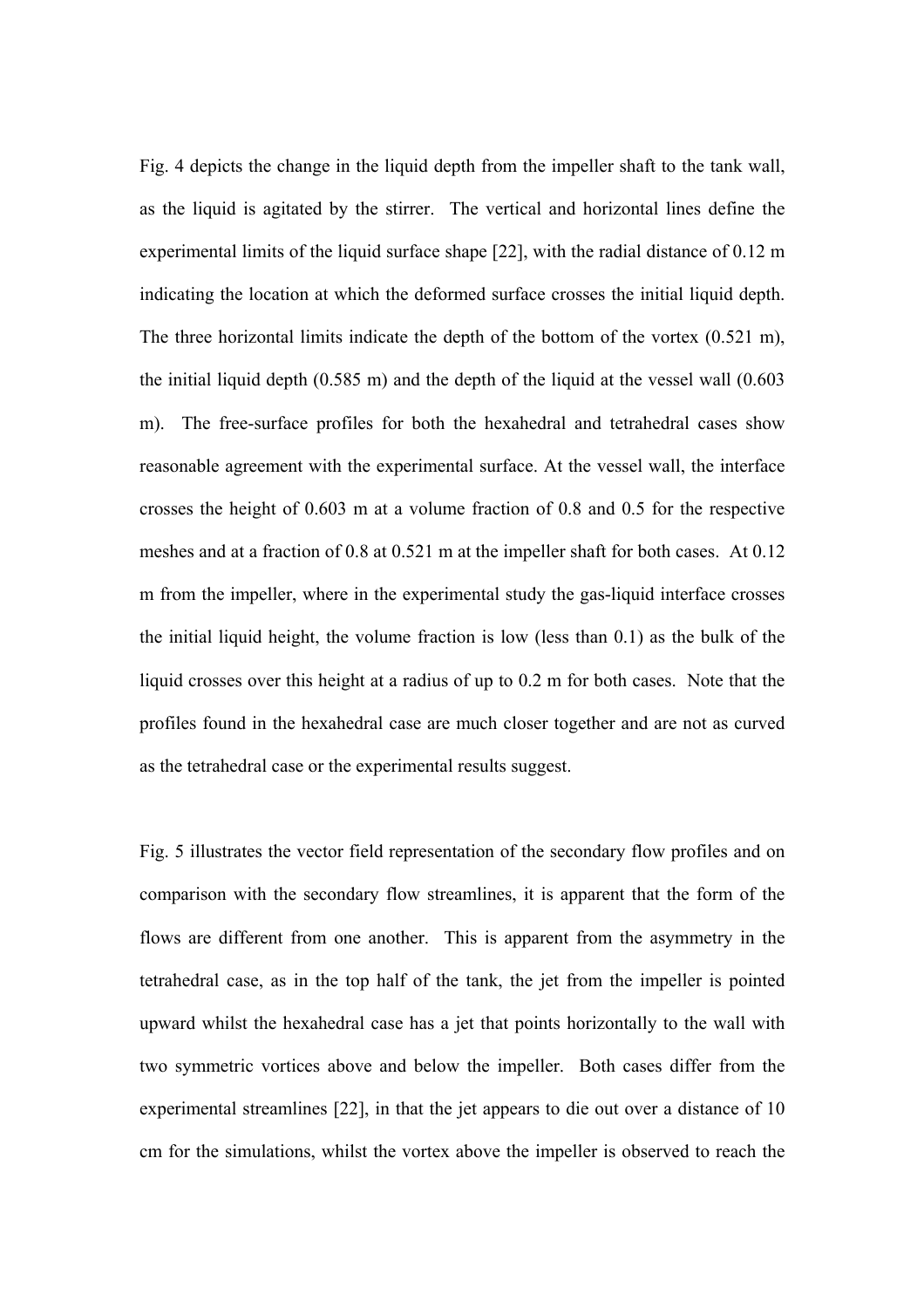wall for the experimental study. This feature of the flow is consistent with later investigations [6-21]. However, it must be noted that the tank configuration modelled in [21] is markedly different with three impellers agitating the liquid. Other vortices are formed between the where the jet dies out and the tank wall and both effects suggest that there is an imbalance in the energy imparted into the flow by the impellers. The effect of this is to limit the formation of the large scale vortices that influence the flow structure both above and below the impeller. The effect that this has on the velocity profiles in the upper half of the tank can be observed Fig. 6 to 8.

Fig. 6 depicts the tangential velocity profiles for both the experimental and numerical investigations, respectively. A single peak is observed for the experimental profiles above the impeller at a radius of 0.12 m, where maximum velocities of 0.8 to 0.9 m s<sup>-1</sup> were observed. A singular peak is also observed for the profiles with the tetrahedral meshed case, but the location of the peaks are found between 0.14 with maximum velocities of up to 0.76 m s<sup>-1</sup>, therefore under-predicting the velocities by up to 0.2 m  $s<sup>-1</sup>$ . However, the hexahedral case is different in that there is no significant peak, as the velocities are of the same order of magnitude near to the wall.

Better agreement between the experimental and numerical flow profiles is apparent in the radial velocities in the region close to the impeller (Fig. 7). However, peak velocities in the stream away from the impeller are 0.09 and 0.17 m  $s^{-1}$  for the hexahedral and tetrahedral cases. The under-prediction in the velocities for the tetrahedral case can be explained by the angle of the flow stream away from the blade tip (with respect to the horizontal axis) as between 20-30˚ (see Fig. 5) so that a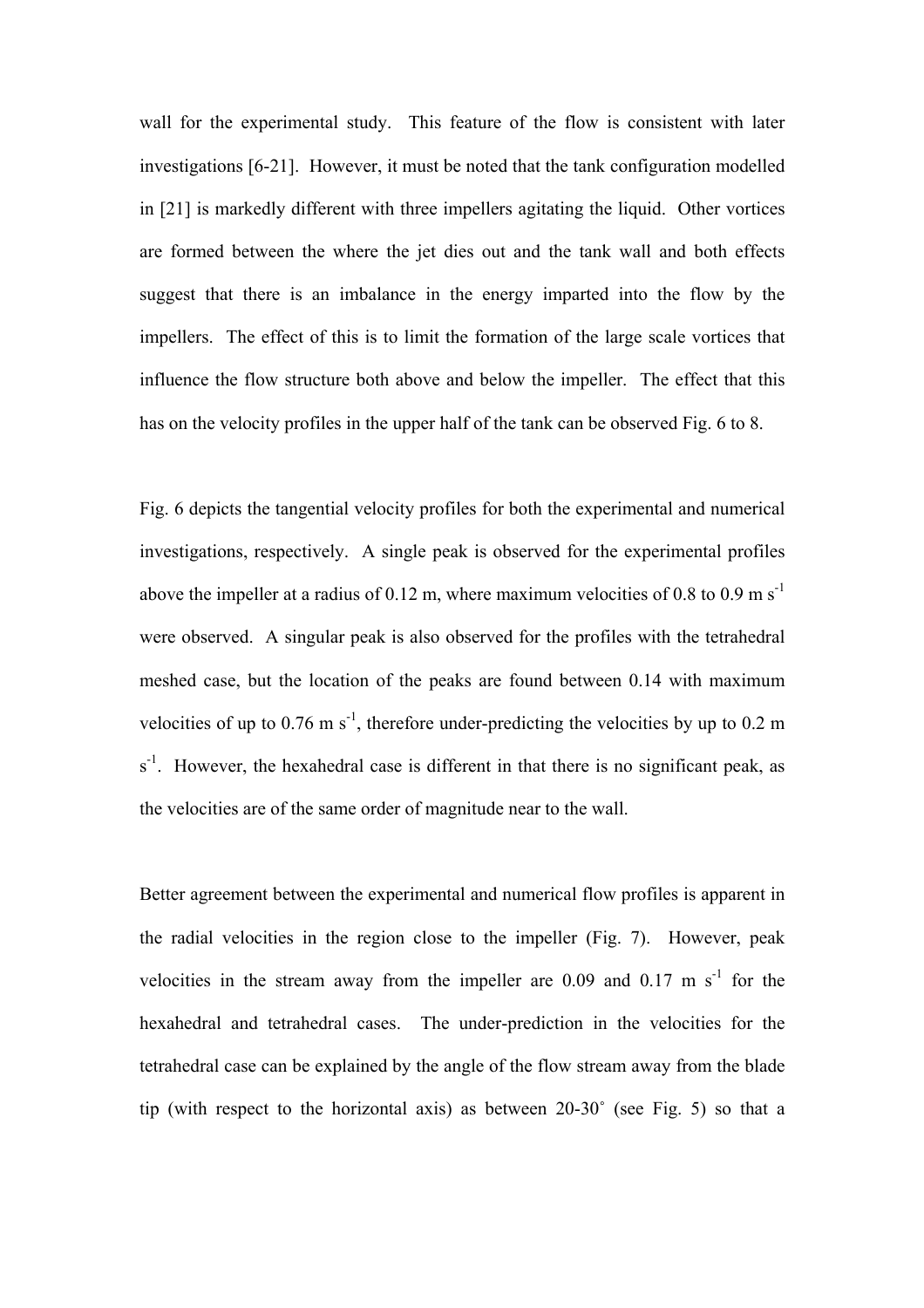significant proportion of these vectors is also found in the axial direction. This differs from the experimental data and hexahedral case where horizontal jets are depicted.

The axial profiles for the simulations presented in Fig. 8 do not correspond to the experimental velocities. The reason why can be explained by the differences observed in the jet from the impeller dying out in the middle of the tank as depicted in Fig. 5 and 7, the effect of this influences the flow structures in the rest of the tank. It must be noted that even though the structural differences are apparent, velocities of a similar magnitude are observed for both cases and this has a small influence on the shape of the free surface. It is possible to compare the profiles in Fig. 8 with the axial profiles presented in [11-12] for both experimental and numerical systems under conditions of laminar flow. Similarities were observed in the shape of the profiles, though no quantitative comparisons can be made as the cases considered are very different due to the tank geometries considered.

# *Dried Milk Solids Cases [3]*

The flow fields from the initial simulations of the experimental study described above, where dried milk solids were dissolved in a litre of water up to concentration of 55% dissolved milk solids are presented in Fig. 9. The meshes for both these cases are hexahedral in form, as the flow in both the upper and lower halves of the tank was found to be more symmetrical for the hexahedral case study based on the experiments of the Nagata [22]. Another reason was that the free-surface of the hexahedral case was also more compact than the tetrahedral case. Nevertheless, the flow structures in the liquid were not reproduced as accurately as is possible, the phenomena in the region of the free surface is still good enough for further application particularly as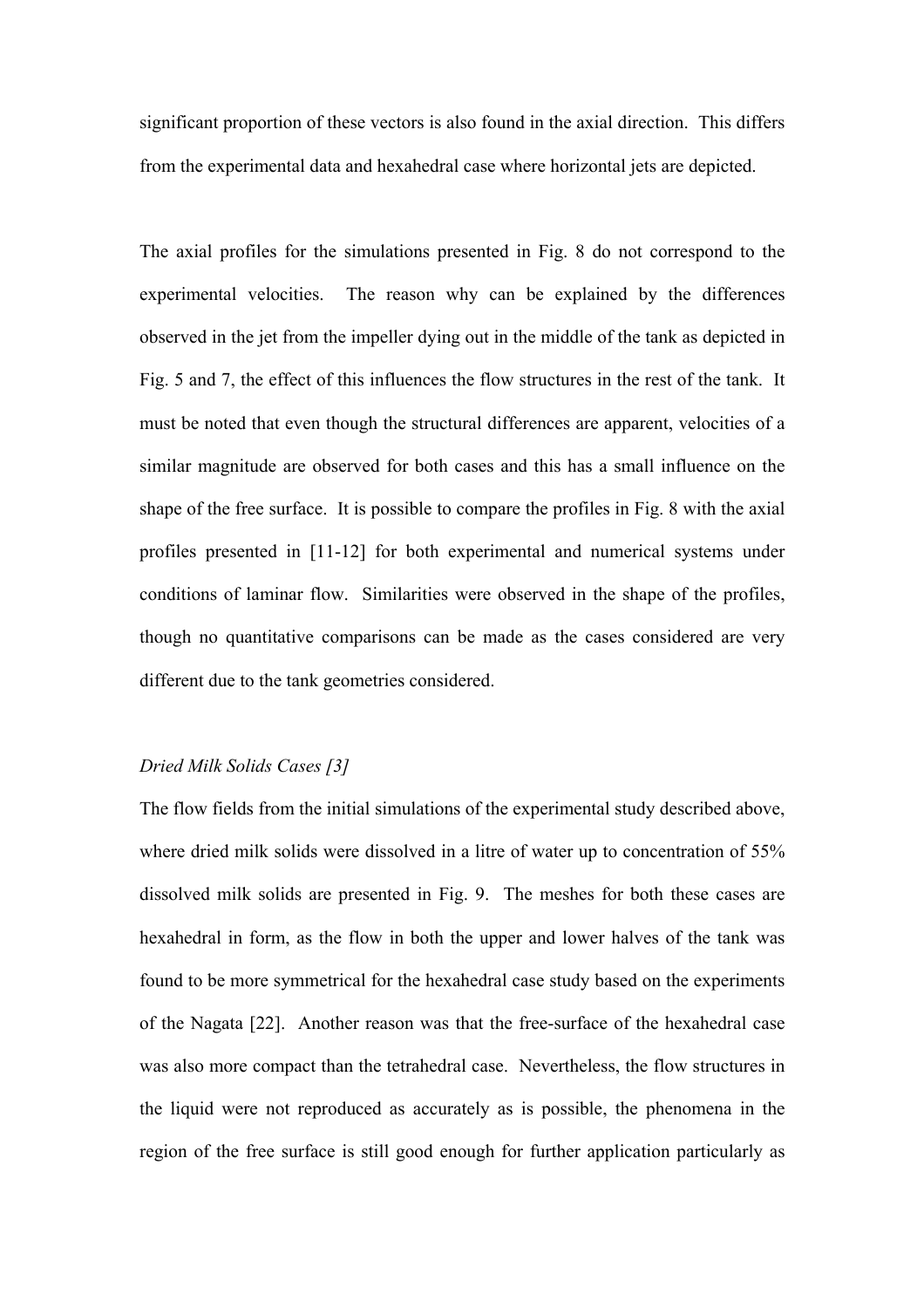the tank considered here is considerably smaller in scale (diameter of 0.125 m compared to 0.585 m). Thus, it is possible to determine the flow conditions that influence the sinking of dried milk particles before they can be dissolved. Note that in these simulations it was assumed that the dried milk solids were completely dissolved. Therefore, the solid particles had no influence on the flow structures in the tank.

The free surface profiles for both the 5 and 20 % dissolved milk solids cases depicted in Fig. 9 display a sharp gradient for the fractions of 0.6 and 0.8 between the initial liquid height (0.087 and 0.097 m) and the base of the vortex (0.0495 and 0.0595 m). The lower fractions of 0.2 and 0.4 have a shallower gradient that is comparable to the liquid that is found above the initial liquid height. However, the gradient in the freesurface elevation is lower for the 20% dissolved solids cases.

The major difference between both cases is that the jet of liquid from the impeller blade is angled upwards at around 10° and quickly dies out for the 5 % case. The 20 % case is angled downwards at around 10° and the jet reaches the tank wall. For the 5 % case there are two secondary flow vortices above the impeller, with the stronger velocities observed in the eddy next to the deformed surface generated by the liquid flow, whilst only a single vortex appears above the impeller in the 20 % case. The differences in the observed flow structures cause the differences in the form of the predicted free surface profiles.

# *Comparison of flow variables between numerical cases*

The structure of the free surfaces for all the cases shows the captures quantitatively the physicality of the phenomena observed in experiments if not qualitatively.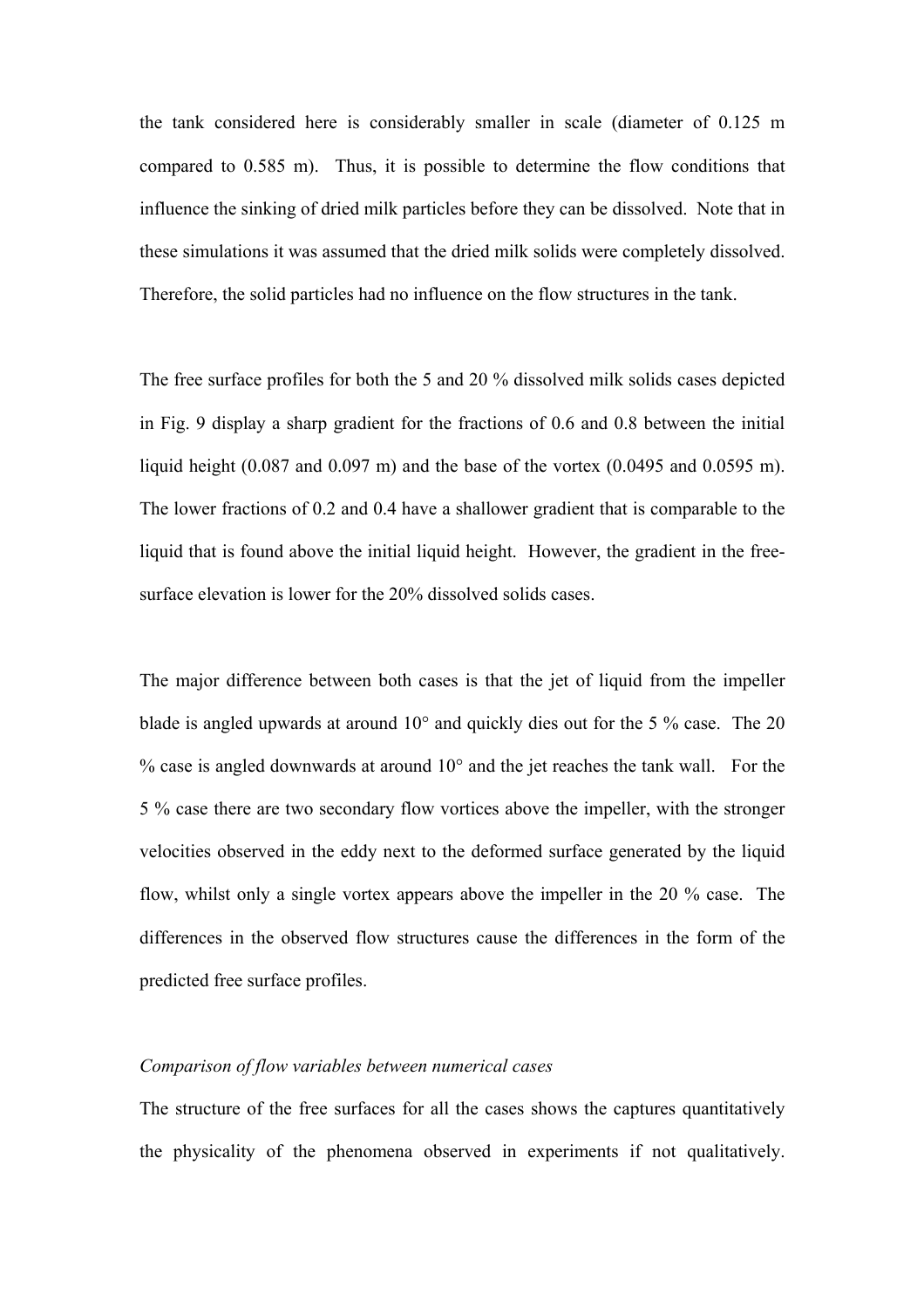Therefore, insight into the sinking characteristics observed in milks solid study can be obtained from examining the liquid velocities and the pressures (Fig. 10, 11 and 12).

Fig. 10 depicts the radial velocities at the free surface. For most of the tank radius the observed velocities are negative (i.e. the liquid velocity component is pointing towards the impeller). This suggests that particles would be moved in the direction of the impeller. However, for both the hexahedral and tetrahedral cases of the Nagata [22] study and the 5 % dissolved milk solids these velocities are small  $(>=0.04)$ , suggesting that this effect is not strong. Yet for the 20 % solids case the observed velocity component has a stronger velocity (nearly -0.10) closer to the tank wall. Referring back to Fig. 1, it was observed that there was a strong reduction in the sink time between the 5 and 20 % dried milk solids cases, for an apparently small change in physical properties, geometrical configuration and agitation rate. Therefore, this difference between the two profiles could help explain the change in the sink times observed.

Examining the axial velocity profiles in Fig. 11 at the free surface of both the hexahedral and tetrahedral meshed cases of the experimental study Nagata [22], the profiles are similar to measured profiles. Therefore, the earlier supposition that the flow structures are broadly correct is backed up by these profiles. However, caution must be used as these profiles are not found in the rest of the tank and that the velocities observed here are fairly small at <|0.025|. In the case of the 5 and 20 % solids cases, the velocities are much higher in magnitude, with a strong peak at a third of the radius for both dissolved milk solids cases that correspond to the strong change the liquid surface. A second peak in the axial velocity is also observed for the 20 %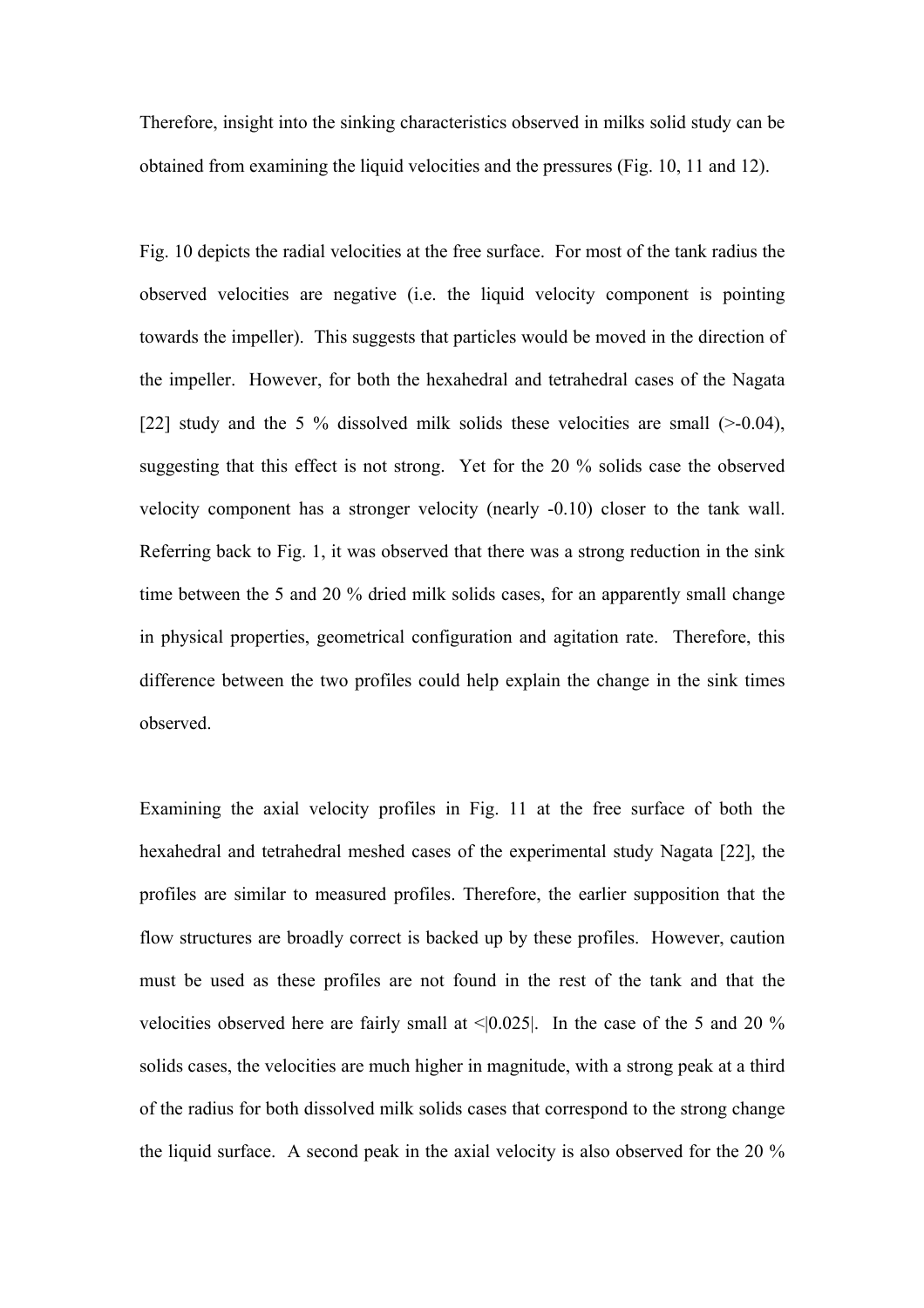case at approximately two thirds of the radius. The velocities show that there is a greater suction force that would act on dried milk particles when they are added to the liquid. However, it is important to note that the velocities at a dimensionless radius of less than 0.25 correspond to the region where the 80% fraction contour corresponds to the location of the impeller as seen in Fig. 9.

Fig. 12 depicts the dynamic pressures observed at the free surface. The profiles have two forms, with a peak at 0.3 to 0.4 of the tank diameter for all cases. However, in two cases the pressure reduces as the radius is increased (tetrahedral mesh case and the 20 % solids case) and for the other two cases there is a second peak close to the wall with a plateau in between. Therefore, little can be derived from the impact of the dynamic pressure on the flow phenomena in the dried milk solids cases as a result of the profiles observed here.

Further effects to elucidate influences on the surface formation and the particle sink rate may be obtained from flow rates into and out of the impeller region and the pressures acting on the liquid at locations between the impeller and the liquid surface (Table 2). Between the two cases based on the studies of Nagata [22], differences arise from the area integrals of the meshes, as the hexahedral mesh has larger crosssectional areas. Yet the velocities, the volume and mass flow rates are not significantly different. For the dissolved milk solids cases, the only noticeable difference is in the mass flow rates, which is a result of the change in the physical properties of the mixtures. Note that the negative value for the wall value corresponds to mass leaving the impeller zone.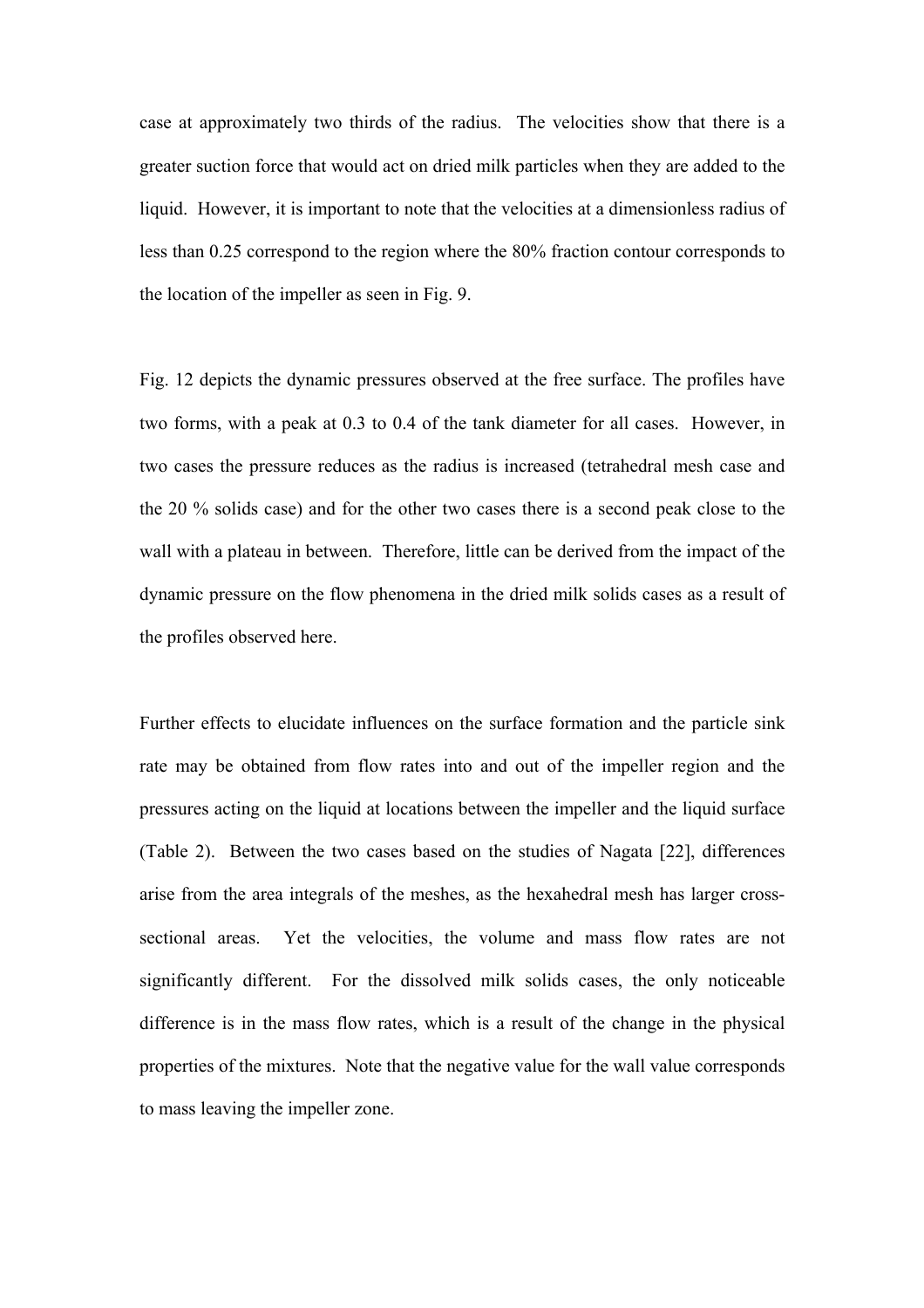# **Conclusions**

A reasonable representation of the flow phenomena in an unbaffled stirred tank operating in the turbulent flow regime was achieved using a volume of fluid multiphase model in conjunction with a multiple reference frame model. Therefore, the technique discussed was used to assess the impact that fluid properties have on the fluid flow phenomena observed when dried milk solids are added to a liquid at concentrations of 5 and 20 % in a much smaller tank. Where changes to the local pressures and flow rates can indicate the causes behind the reduction of particle sink times that were observed experimentally [3]. The results indicate that even with a small change in the physical properties observed between the 5 and 20 % cases a significant change in the radial and axial velocities at the free surface are observed.

Some questions remain over the accuracy of the technique used due to the significant differences observed in the axial velocity profiles for the experimental and numerical cases. To improve the accuracy of the modelling techniques, it would be prudent to investigate the phenomena in a similar vessel operating under the turbulent flow regime by exploiting the advances in experimental techniques since the original investigation was performed (i.e. Laser Doppler Anemometry and Particle Image Velocimetry). Enhancements that could be made to the numerical model would include considering the whole domain (all 360˚ of the tank, rather than a 45˚ or 60° segment [14, 19]) and the use of an alternative turbulence modelling techniques. Such techniques considered include Large Eddy, Detached Eddy or Scale Adaptive Simulations or the Reynolds Stress model that would improve calculation of turbulence in the flow field. This is especially important in the estimating the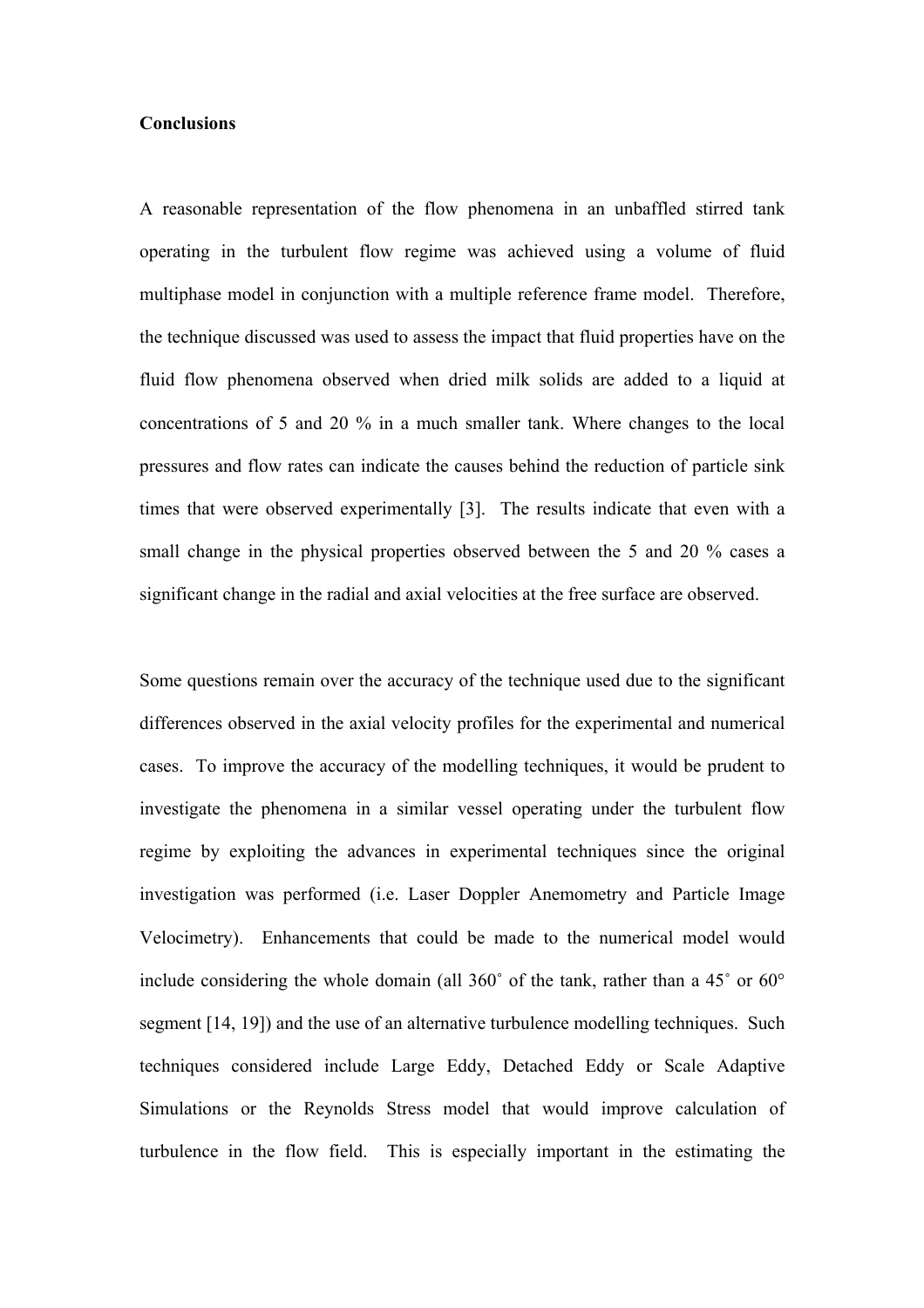turbulent energies in flow-stream moving away from the impeller and particularly for cases considering larger tanks [6-10, 14, 16-17]. Further validation would include the modelling an unbaffled stirred tank operating under a regime without significant surface deformation [11-12]. This would be a good test to observe whether or not the volume of fluid model is influenced by the flow structures that were depicted here in such system where the liquid surface is not affected by the hydrodynamics.

# **Acknowledgements**

We would like to acknowledge the support of the EU through Marie Curie sponsorship of the research (Contract number HPMD-CT-2000-00020) and Ansys CFX Limited for enabling this work to be presented.

# **Nomenclature**

# *Latin Symbols*

a = speed of sound  $(m s<sup>-1</sup>)$  $arg = argument term in the SST model$  $B = \text{blending function}$  $CD =$  function term assessing the effect of the wall in the SST model F r  $=$  continuum surface force f  $\vec{r}$  $=$  continuum surface force coefficient g r  $=$  gravitational acceleration vector [0 0 -9.81] (m s<sup>-2</sup>) k = kinetic energy  $(m<sup>-2</sup> s<sup>-2</sup>)$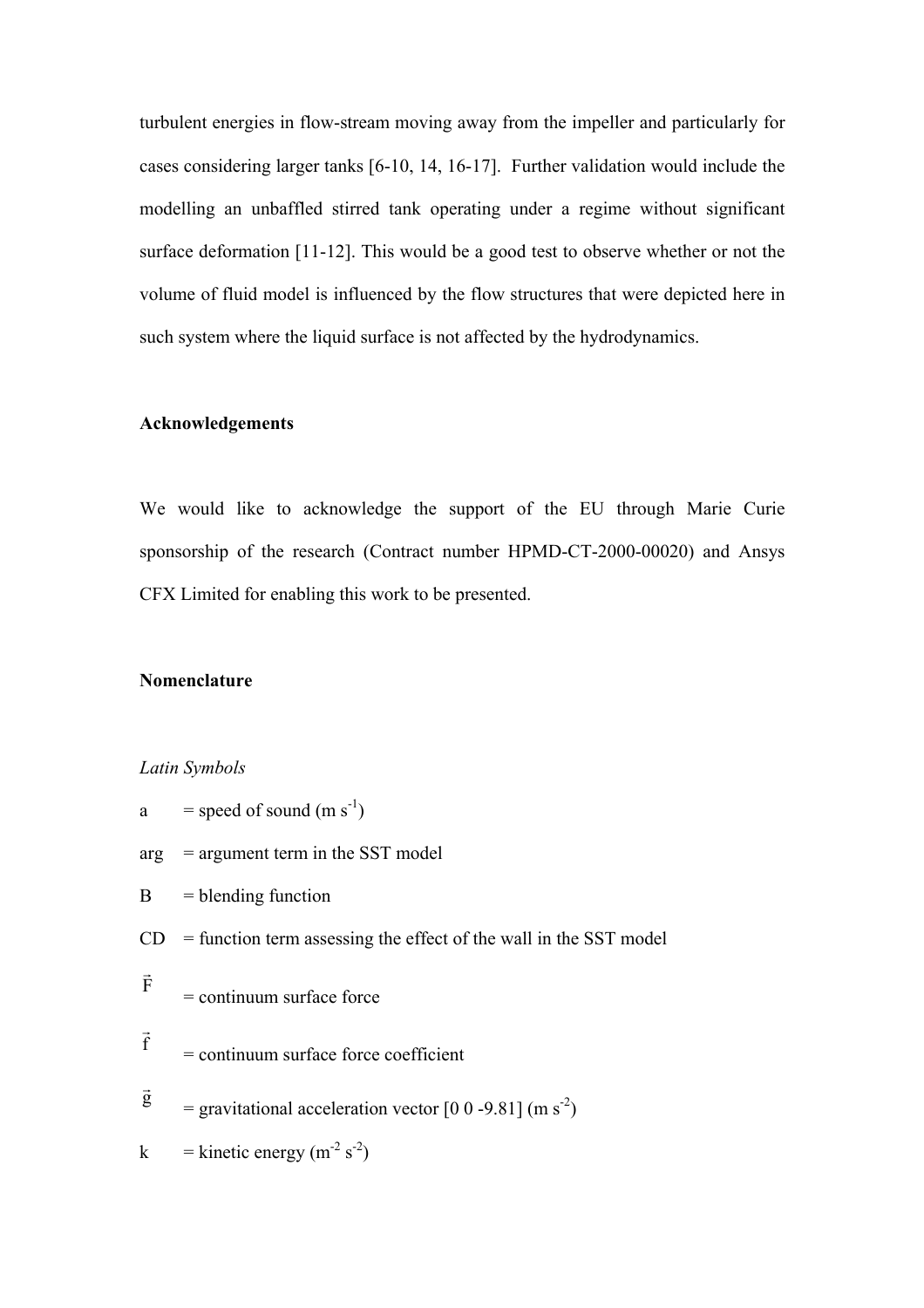| N              | $=$ number of phases                                        |
|----------------|-------------------------------------------------------------|
| $\vec{\rm n}$  | $=$ interface normal vector                                 |
| p              | = pressure (kg m <sup>-1</sup> s <sup>-2</sup> )            |
| $\mathbf{r}$   | $=$ volume fraction of a phase                              |
| $\vec{r}$      | $=$ location vector                                         |
| $\vec{S}$      | $=$ source term                                             |
| t              | $=$ time (s)                                                |
| Ū              | $=$ velocity (m s <sup>-1</sup> )                           |
| y              | $=$ distance to the nearest wall $(m)$                      |
| Z              | $=$ location in z-direction (m)                             |
| $\mathbf{Z}_i$ | $=$ initial liquid height of the liquid phase $(m)$         |
| $Z_{n}$        | $=$ unit length to non-dimensionalise the step function (m) |
|                |                                                             |

# *Greek Symbols*

| $\alpha_1$ | $=$ model constant for the eddy frequency equation $= 5/9$          |
|------------|---------------------------------------------------------------------|
| $\alpha_2$ | $=$ model constant for the eddy frequency equation $= 0.44$         |
|            | $\alpha_3$ = model constant for the eddy frequency equation         |
| $\beta_1$  | $=$ model constant for the eddy frequency equation $= 0.075$        |
| $\beta_2$  | $=$ model constant for the eddy frequency equation $= 0.0828$       |
| $\beta_3$  | $=$ model constant for the eddy frequency equation                  |
| $\beta$ '  | = model constant for the eddy frequency equation = $c_u$ = 0.09     |
| $\delta$   | $=$ interface delta function                                        |
|            | $\varepsilon$ = dissipation rate (m <sup>-2</sup> s <sup>-3</sup> ) |
|            |                                                                     |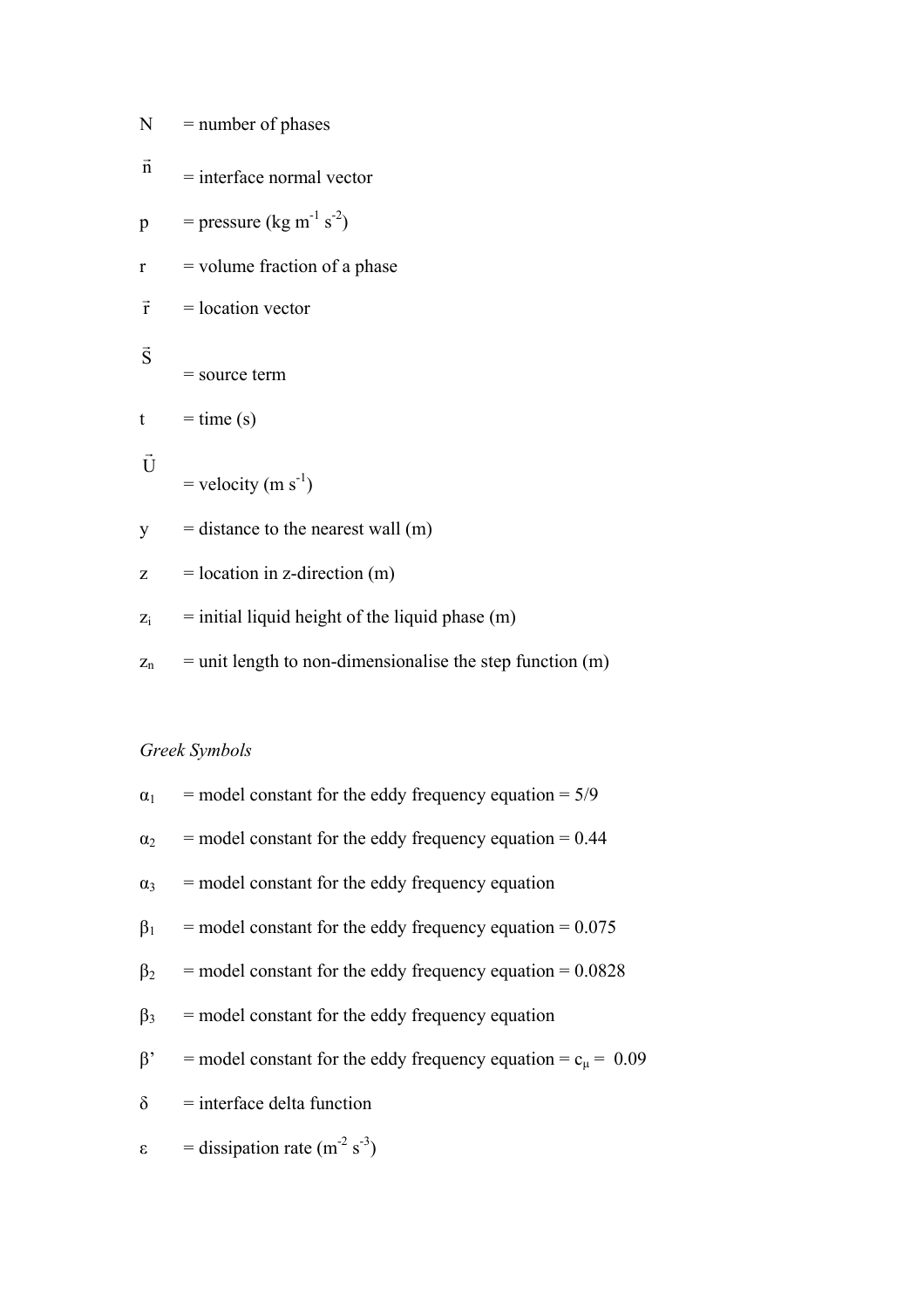$\kappa$  = surface curvature

 $\lambda$  = strain rate

- $\mu$  = dynamic viscosity (kg m<sup>-1</sup> s<sup>-1</sup>)
- v = kinematic viscosity (kg m<sup>-1</sup> s<sup>-1</sup>)
- $\rho$  = density (kg m<sup>-3</sup>)
- $\sigma$  = surface tension coefficient (N m<sup>-1</sup>)
- $\varphi_{k1}$  = turbulent Prandtl number for the kinetic energy equation = 2
- $\varphi_{k2}$  = turbulent Prandtl number for the kinetic energy equation = 1
- $\varphi_{k3}$  = turbulent Prandtl number for the kinetic energy equation
- $\varphi_{01}$  = turbulent Prandtl number for the eddy frequency equation = 2
- $\varphi_{02}$  = turbulent Prandtl number for the eddy frequency equation = 1/0.856
- $\varphi_{03}$  = turbulent Prandtl number for the eddy frequency equation
- ω = turbulent eddy frequency  $(s^{-1})$
- ω' = angular velocity (rad s<sup>-1</sup>)
- $\phi$  = turbulence model constant

# *Mathematical operators*

| L | $=$ sum operator |
|---|------------------|
|---|------------------|

- $\partial$  = partial differential operator
- $\nabla$  = Grad
- $\nabla$ <sub>s</sub> = Grad over the surface
- $=$  dot product
- $\otimes$  = tensor product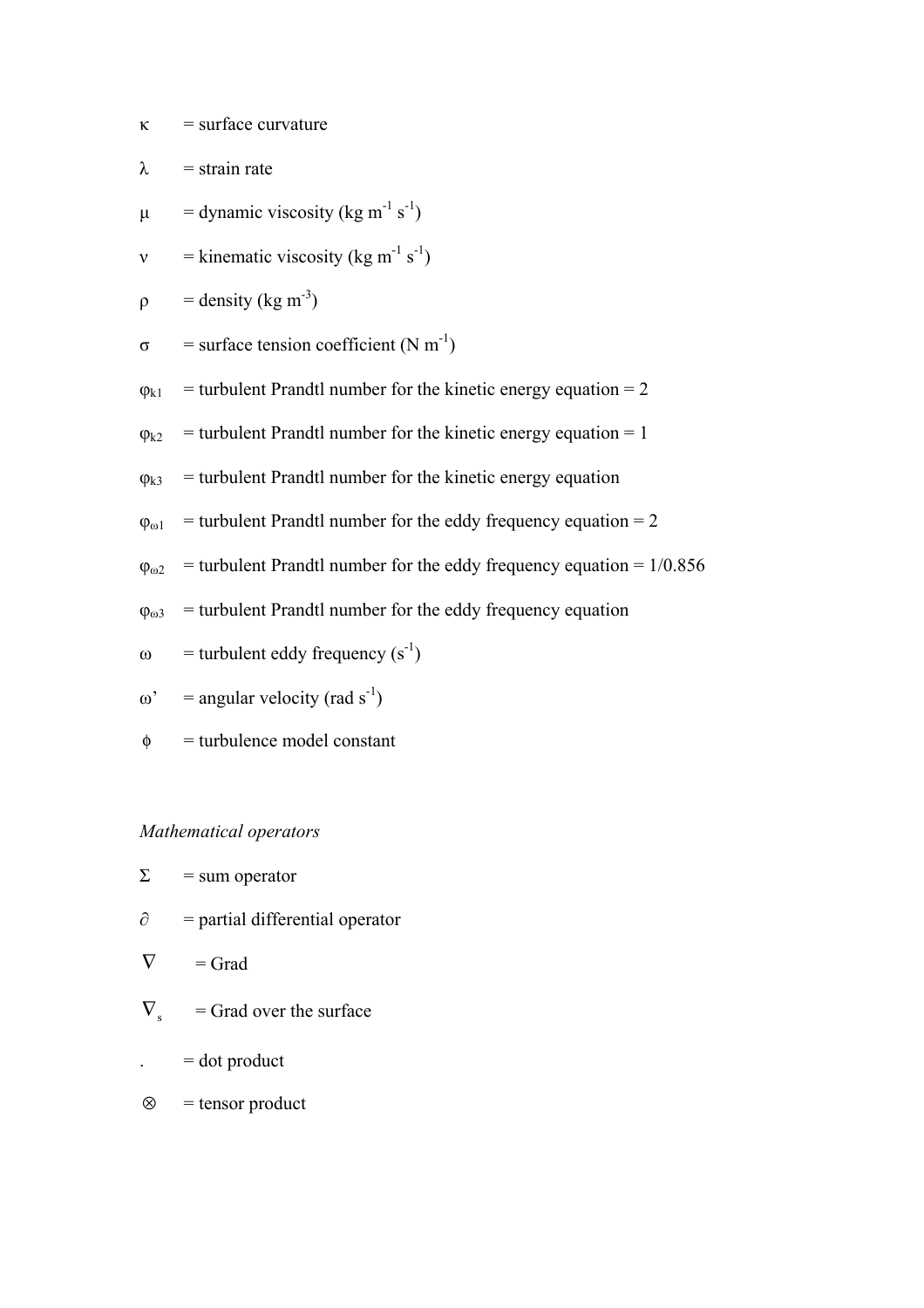## *Subscripts*

|               | $A = air phase index$                                            |
|---------------|------------------------------------------------------------------|
|               | $buoy = buoyancy force term$                                     |
|               | $Cor = Coriolis force term$                                      |
|               | $\text{cfg}$ = centrifugal force term                            |
|               | $M = mass$                                                       |
| $\mathbf{P}$  | $=$ phase index (for total number of phases)                     |
|               | $rot$ = rotational forces for the rotating reference frame model |
|               | $ref = reference value$                                          |
|               | $T = \text{transpose of the matrix}$                             |
| t             | $=$ turbulent                                                    |
| W             | $=$ water phase index                                            |
| α             | $=$ primary phase index                                          |
| $\alpha\beta$ | $=$ term indicating interaction between two phases               |
| β             | $=$ secondary phase index                                        |

# **References**

- [1] Coulson J. M., Richardson, J. F., Backhurst, J. R. & Harker, J. H. (1990). Chemical Engineering Volume 1 (Fluid flow, Heat Transfer & Mass Transfer). Oxford: Pergamon Press.
- [2] Freudig, B., Hogekamp, S., & Schubert, H. (1999) Dispersion of powders in liquids in a stirred vessel. Chemical Engineering and Processing 38, 525.
- [3] Fitzpatrick, J. J., Weber, N., Schober, C., Weidendorfer, K. & Teunou, E. (2002). Effect of viscosity and vortex formation on the mixing of powders in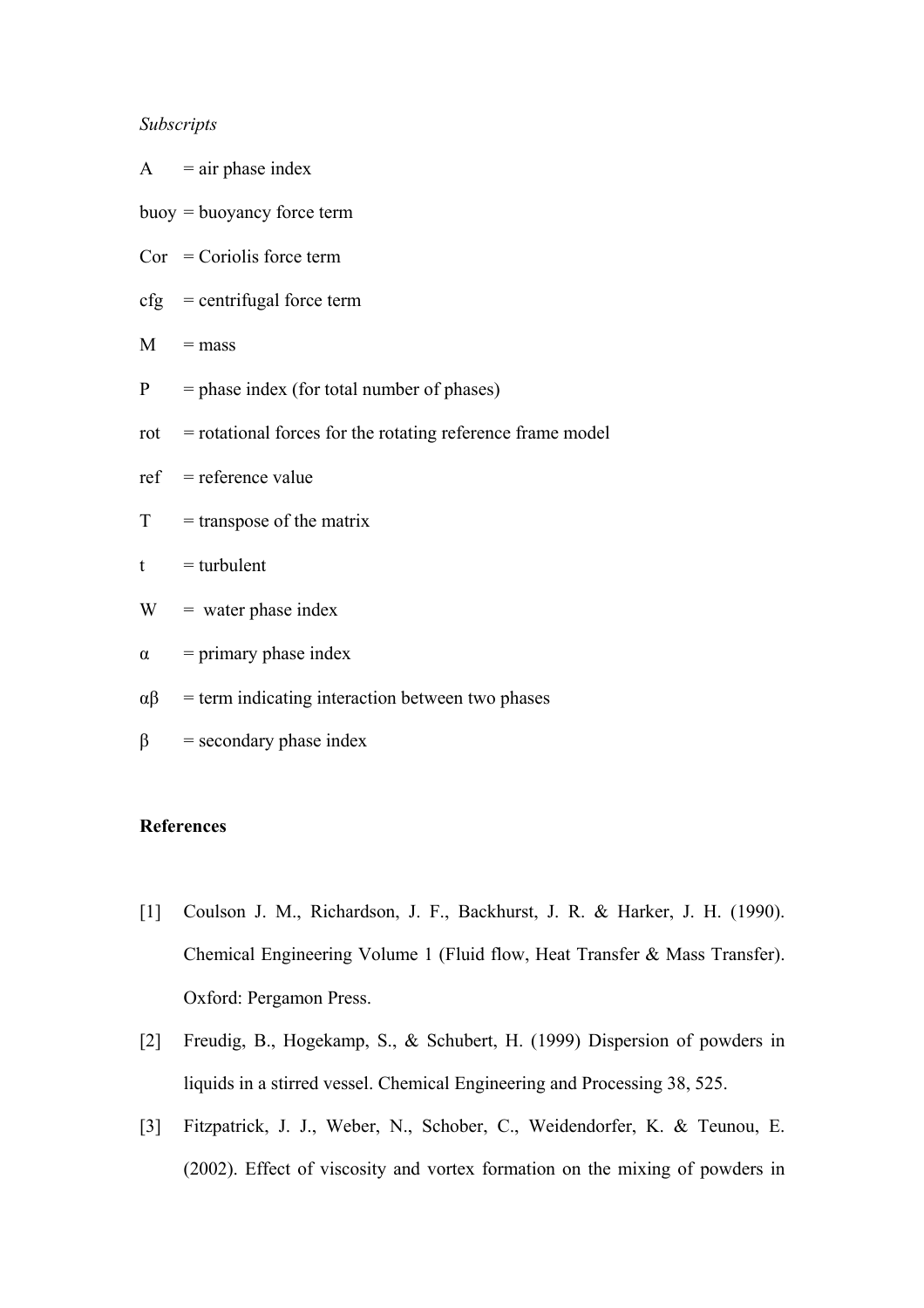water to form high concentration solutions in stirred-tanks. World Congress on Particle Technology 4, Sydney, Austrailia.

- [4] ANSYS Incorporated (2005). ANSYS CFX Release 10.0 Documentation. Cannonsburg PA, USA, Ansys Incorporated.
- [5] Fluent Incorporated, User Guide, Fluent Incorporated, Lebanon, New Hampshire, USA, 2003.
- [6] Alexopoulos, A. H., Maggioris, D. & Kiaparissides, C. (2002). CFD analysis of turbulence non-homogeneity in mixing vessels: A two compartment model. Chemical Engineering Science 57, 1735.
- [7] Armenante, P., Chou C. –C., & Hemrajani, R. R. (1994). Comparison of experimental and numerical fluid viscosity distribution profiles in an unbaffled mixing vessel provided with a pitched-blade turbine. Institution of Chemical Engineers Symposium Series 136, 349.
- [8] Brucato, A., Ciofalo, M., Grisafi, F., & Micale, G. (1998). Numerical prediction of flow fields in baffled stirred vessels: A comparison of alternative modelling approaches. Chemical Engineering Science 53, 3653.
- [9] Brucato, A., Ciofalo, M., Grisafi, F., & Tocco, R. (2000). On the simulation of stirred tank reactors via computational fluid dynamics. Chemical Engineering Science 55, 291.
- [10] Ciofalo, M, Brucato, A., Grisafi, F. & Torraca, N. (1996). Turbulent flow in closed and free-surface unbaffled tanks stirred by radial impellers. Chemical Engineering Science 51, 3557.
- [11] Dong, L., Johansen, S. T., & Engh, T. A. (1994a). Flow induced by an impeller in an unbaffled tank - I. Experimental. Chemical Engineering Science 49, 549.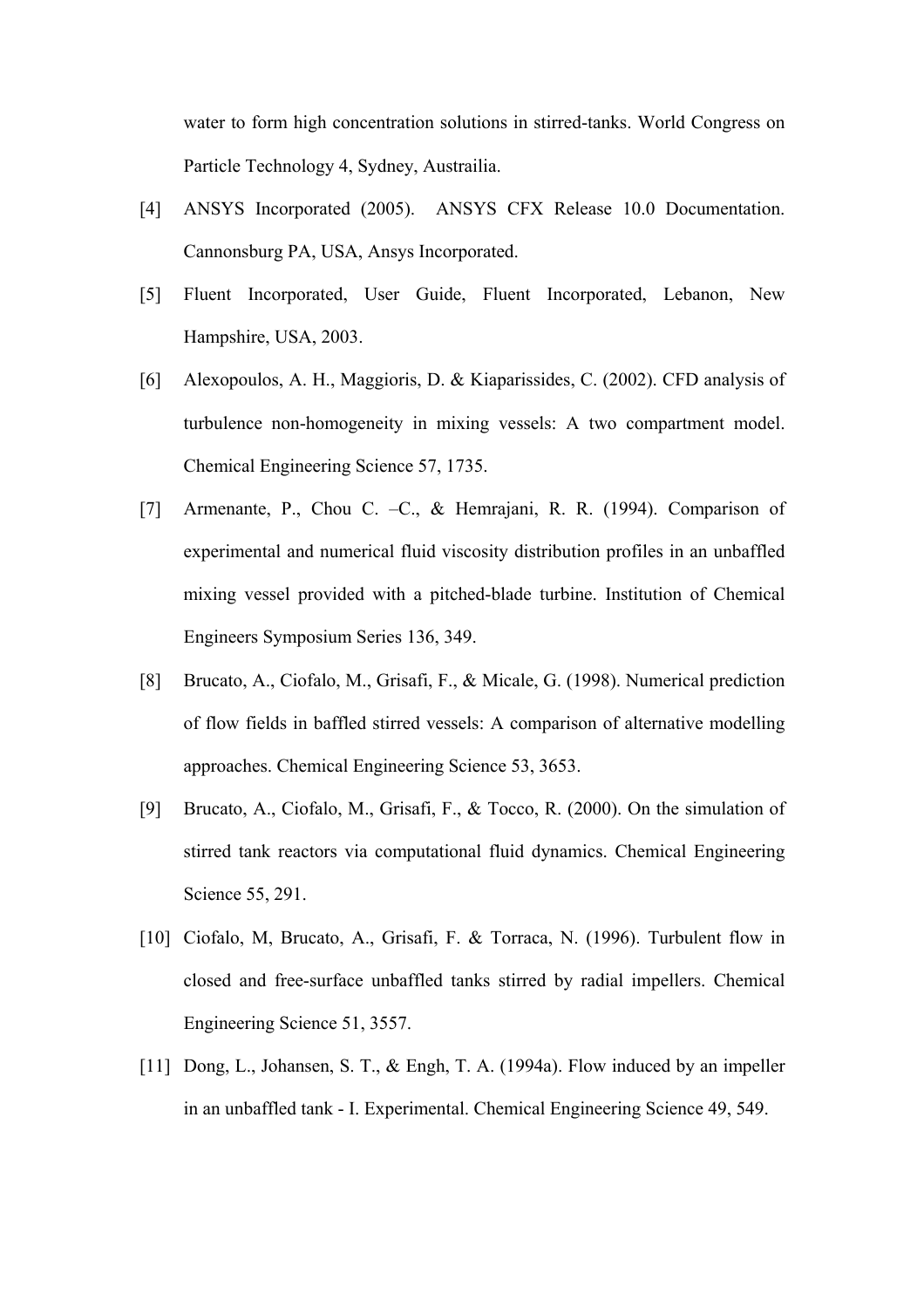- [12] Dong, L., Johansen, S. T., & Engh, T. A. (1994b). Flow induced by an impeller in an unbaffled tank - II. Numerical modelling. Chemical Engineering Science 49, 3511.
- [13] Gobby, D. (2002). Mixing of Newtionian and non-Newtonian fluids in an agitated baffled tank. CFX Validation Report CFX-VAL12/1202. Oxford: CFX Limited.
- [14] Haque, J. N., Mahmud, T., & Roberts, K.J. (2006). Modeling turbulent flows with free-surface in unbaffled agitated vessels. Industrial Engineering and Chemistry Research 45, 2881.
- [15] Jones, R. M., Harvey, A. D. & Acharya, S. (2001). Two-equation turbulence modelling for impeller stirred tanks. Journal of Fluids Engineering – Transactions of the American Society of Mechanical Engineers 123, 640.
- [16] Montante, G., Lee, K. C., Brucato, A. & Yianneskis, M. (2001). Numerical simulations of the dependency of flow pattern on impeller clearance in stirred vessels. Chemical Engineering Science 56, 3751.
- [17] Mununga, L., Hourigan, K., & Thompson, M. (2003). Numerical study of the effect of blade sze on pumping effectiveness of a paddle blade impeller in an unbaffled mixing vessel. Third International Conference on CFD in the Minerals and Process Industries CSIRO, Melbourne, Australia.
- [18] Ranade, V. V. (1997). An efficient computational model for simulating flow in stirred vessels: a case of Rushton turbine. Chemical Engineering Science 52, 4473.
- [19] Verzicco, R., Iaccarino, G., Fatica M., & Orlandi, P. (2004). Flow in an impeller stirred tank using an immersed boundary method. AIChE Journal 50, 1109.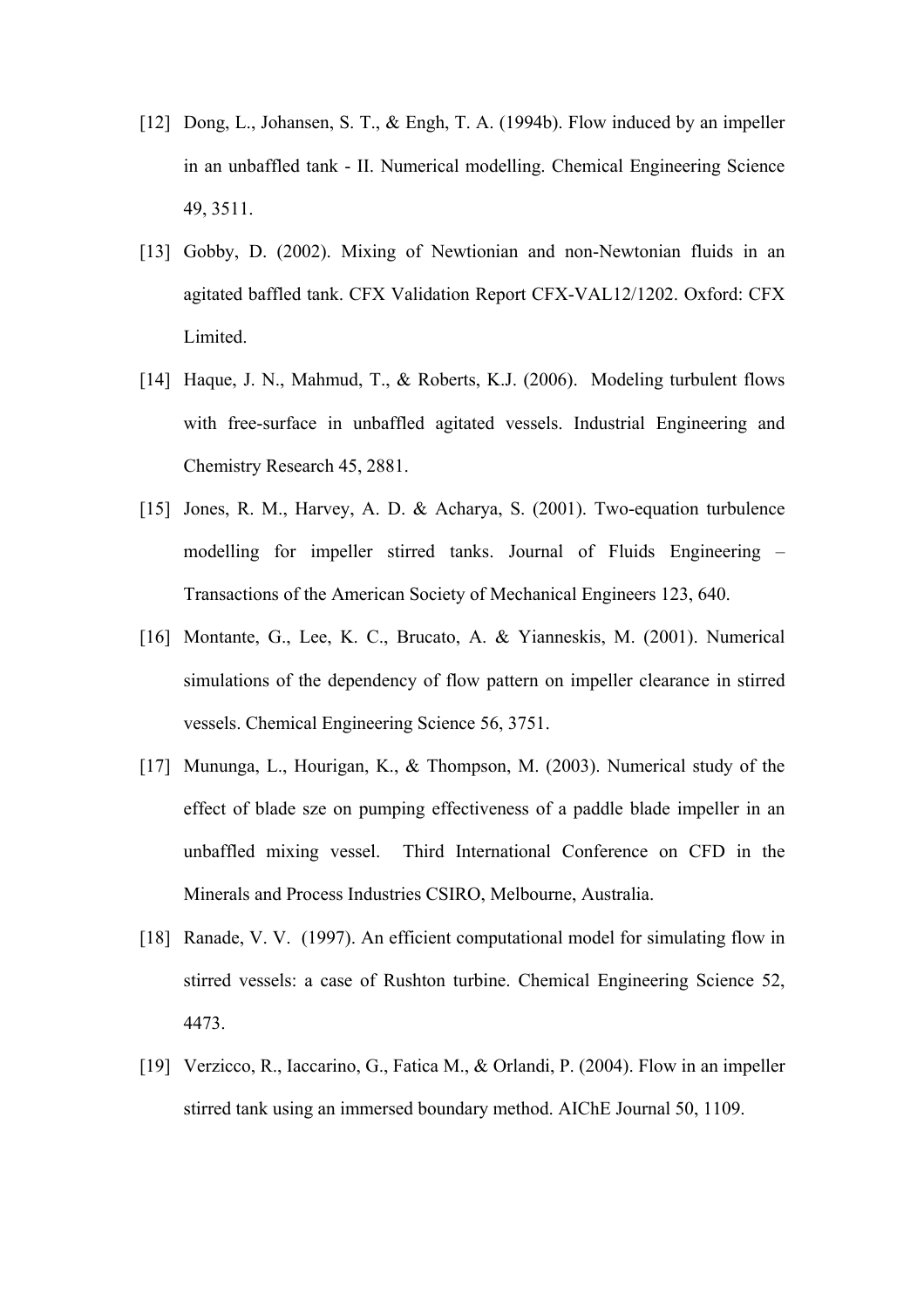- [20] Wang, F., Wang, W., Wang, Y., & Mao Z. -S. (2003). CFD Simulation of solid liquid two-phase flow in baffled stirred vessels with Rushton turbines. Third International Conference on CFD in the Minerals and Process Industries CSIRO, Melbourne, Australia.
- [21] Zalc, J. M., Szalai, E. S., Alvarez, M. M. & Muzzio, F. F. (2002). Using CFD to understand chaotic mixing in laminar stirred tanks. AICHE Journal 48, 2124.
- [22] Nagata, S. (1975). Mixing: Principles and Applications. New York: Wiley.
- [23] ANSYS Incorporated (2005). ICEM CFD Release 10.0 Documentation. Cannonsburg PA, USA, Ansys Incorporated.

# **List of Figures**

Fig. 1. Change of physical properties, particle and agitation rates with solids content in an unbaffled stirred tank reactor A: Viscosity,  $\Diamond$ , (kg m<sup>-1</sup> s<sup>-1</sup>) and density,  $\Box$ , (kg m<sup>-3</sup>); B: Sink time,  $O$ , (min) and agitation rate,  $\Delta$ , (rpm);

Fig. 2. Tank geometry for the Nagata case [21]: A: Inner region; B: Outer region; C: Stirred tank with inner and outer regions in the correct locations;

Fig. 3. Tank geometry for the dissolved dried milk solids cases [3]: A: Inner region; B: Outer region for the 5 % dried milk solids content; C: Outer region for the 20 % dried milk solids content;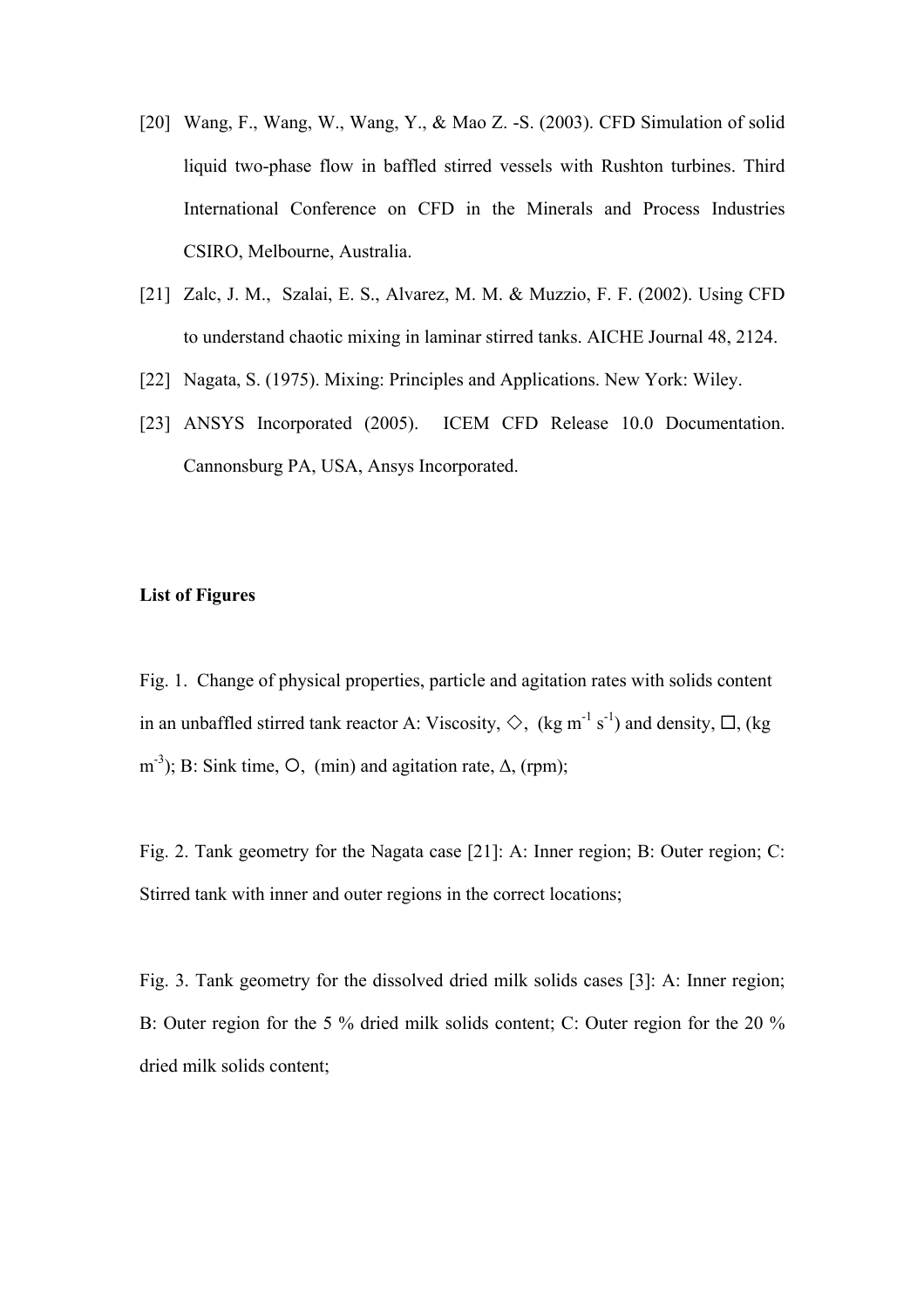Fig 4. Lines at  $r = 0.12$  m,  $z = 0.52025$ , 0.585 and 0.6035 m indicate the limits of the liquid surface reported by Nagata [21]. The curved profiles are the predicted surface shape at liquid volume fractions of 0.2, 0.4, 0.6, and 0.8, between light grey and black respectively for the hexahedral (A) and tetrahedral (B) cases.

Fig 5. Secondary flow velocity vectors in the plane of the impeller blade (i.e. at a tangent to the plane) for the hexahedral (A) and tetrahedral (B) meshes; highest velocity in the blade jetstream were 0.303 m  $s^{-1}$  and 0.205 m  $s^{-1}$ ; note that for reasons of clarity only 2000 vectors are depicted.

Fig. 6. Profiles of the tangential velocity  $(m s<sup>-1</sup>)$  at three heights: short dashed (0.2925) m) long dashed (0.3325) and solid (0.5425 m) lines for the experimental profiles reported by Nagata [21] (thick grey lines), hexahedral meshed element domain (thick black lines) and the tetrahedral meshed domain (thin black lines).

Fig. 7. Profiles of the radial velocity  $(m s<sup>-1</sup>)$  at three radial positions: short dashed  $(0.04 \text{ m})$  long dashed  $(0.16)$  and solid  $(0.26 \text{ m})$  lines for the experimental profiles reported by Nagata [21] (thick grey lines), hexahedral meshed element domain (thick black lines) and the tetrahedral meshed domain (thin black lines).

Fig. 8. Profiles of the axial velocity (m  $s^{-1}$ ) at three heights: short dashed (0.3125 m) long dashed (0.3925) and solid (0.5425 m) lines for the experimental profiles reported by Nagata [21] (thick grey lines), hexahedral meshed element domain (thick black lines) and the tetrahedral meshed domain (thin black lines).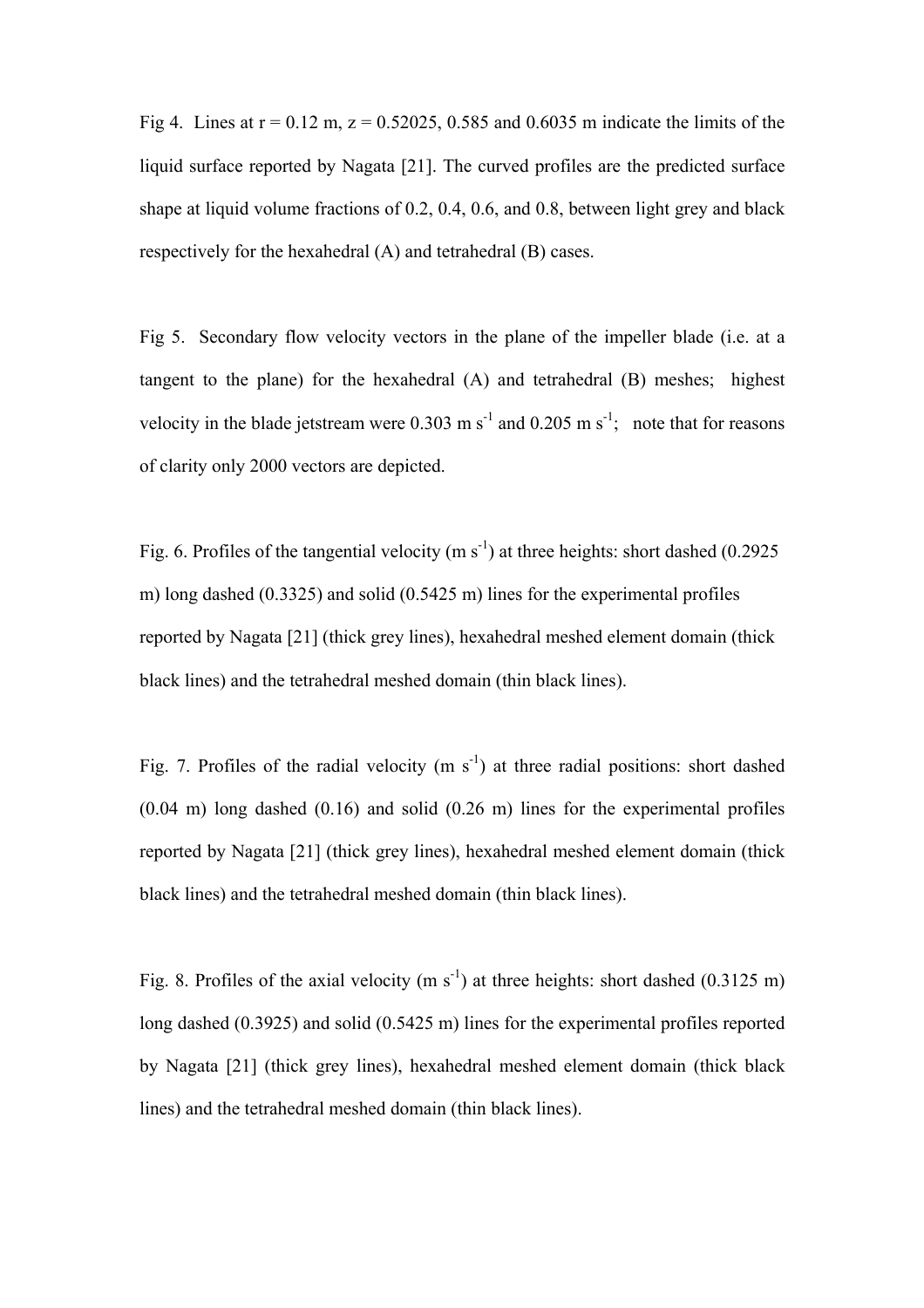Fig. 9. Velocity vector field and volume fraction contours of the 5% (A) and 20 % (B) dissolved milk solids mixture, where the limits indicate the initial liquid height and the measured depth of the vortex. Highest velocities in the blade jetstream were  $0.266$  m s<sup>-1</sup> and  $0.342$  m s<sup>-1</sup> respectively. Surface profiles at volume fractions of 0.2, 0.4, 0.6, and 0.8, between light grey and black respectively.

Fig. 10. Profiles of the radial velocities at the free surface location corresponding to the liquid volume fraction of 0.8 for the both hexahedral (thick black line) and tetrahedral (thin black line) meshes with Nagata and the 5 (thick grey line) and 20 % (thin grey line) dissolved milk solids cases. Note that there is non-dimensionalisation with respect to the tank radii and the impeller tip speeds.

Fig. 11. Profiles of the axial velocities at the free surface location corresponding to the liquid volume fraction of 0.8 for the both hexahedral (thick black line) and tetrahedral (thin black line) meshes with Nagata and the 5 (thick grey line) and 20 % (thin grey line) dissolved milk solids cases. Note that there is non-dimensionalisation with respect to the tank radii and the impeller tip speeds.

Fig. 12. Profiles of the dynamic pressures at the free surface location corresponding to the liquid volume fraction of 0.8 for the both hexahedral (thick black line) and tetrahedral (thin black line) meshes with Nagata and the 5 (thick grey line) and 20 % (thin grey line) dissolved milk solids cases. Note that there is non-dimensionalisation with respect to the tank radii and the impeller tip speeds.

## Table 1: Fluid definitions and boundary conditions